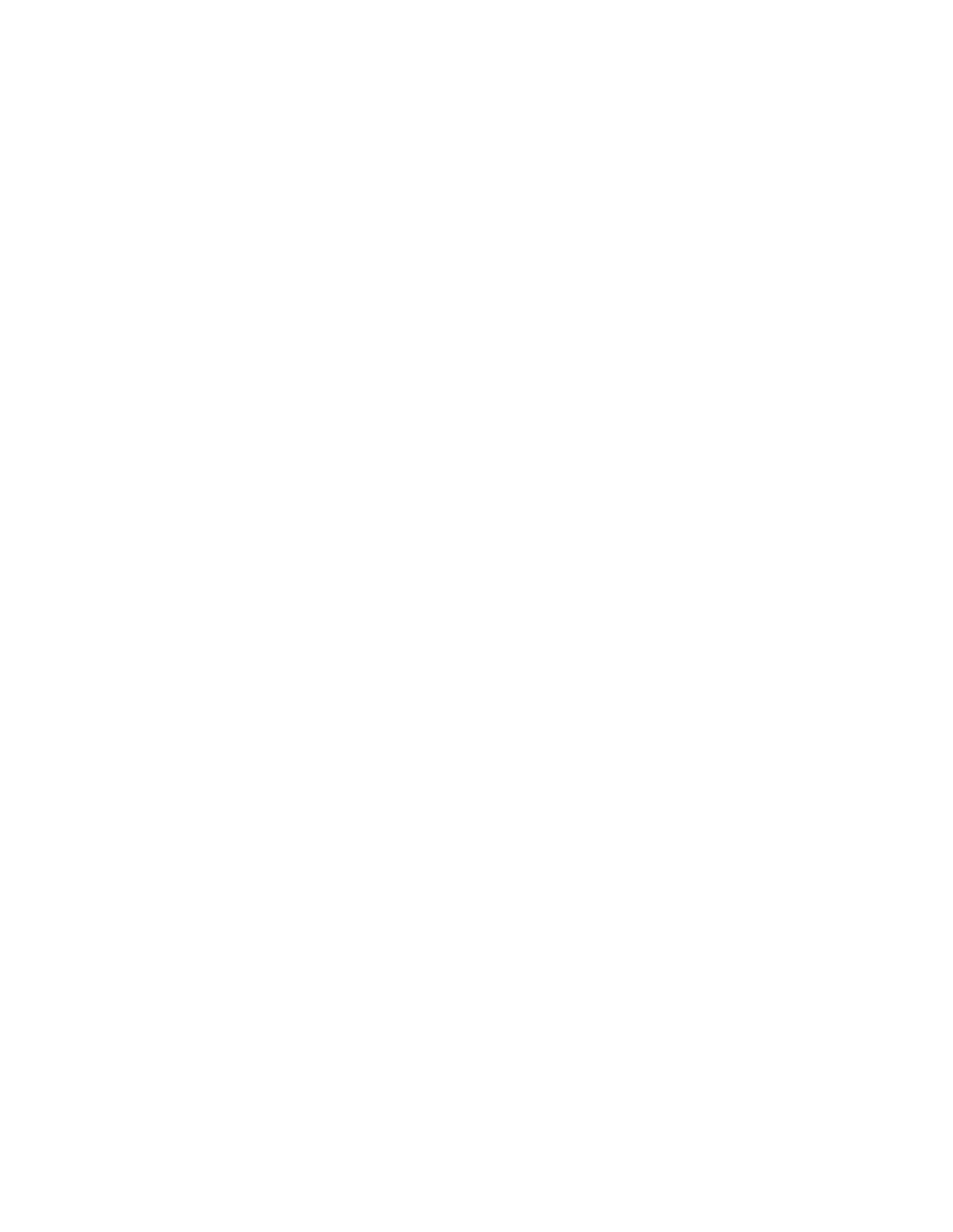# **Table of Contents Request for Proposal OZONE SATURATION STUDY**

| 1.0  |                      |  |
|------|----------------------|--|
| 2.0  |                      |  |
| 3.0  |                      |  |
| 4.0  |                      |  |
| 5.0  |                      |  |
| 6.0  |                      |  |
| 7.0  |                      |  |
| 8.0  |                      |  |
| 9.0  |                      |  |
| 10.0 |                      |  |
| 11.0 |                      |  |
| 12.0 |                      |  |
| 13.0 |                      |  |
|      | ATTACHMENT A:        |  |
|      | ATTACHMENT B:        |  |
|      | ATTACHMENT C:        |  |
|      | <b>ATTACHMENT D:</b> |  |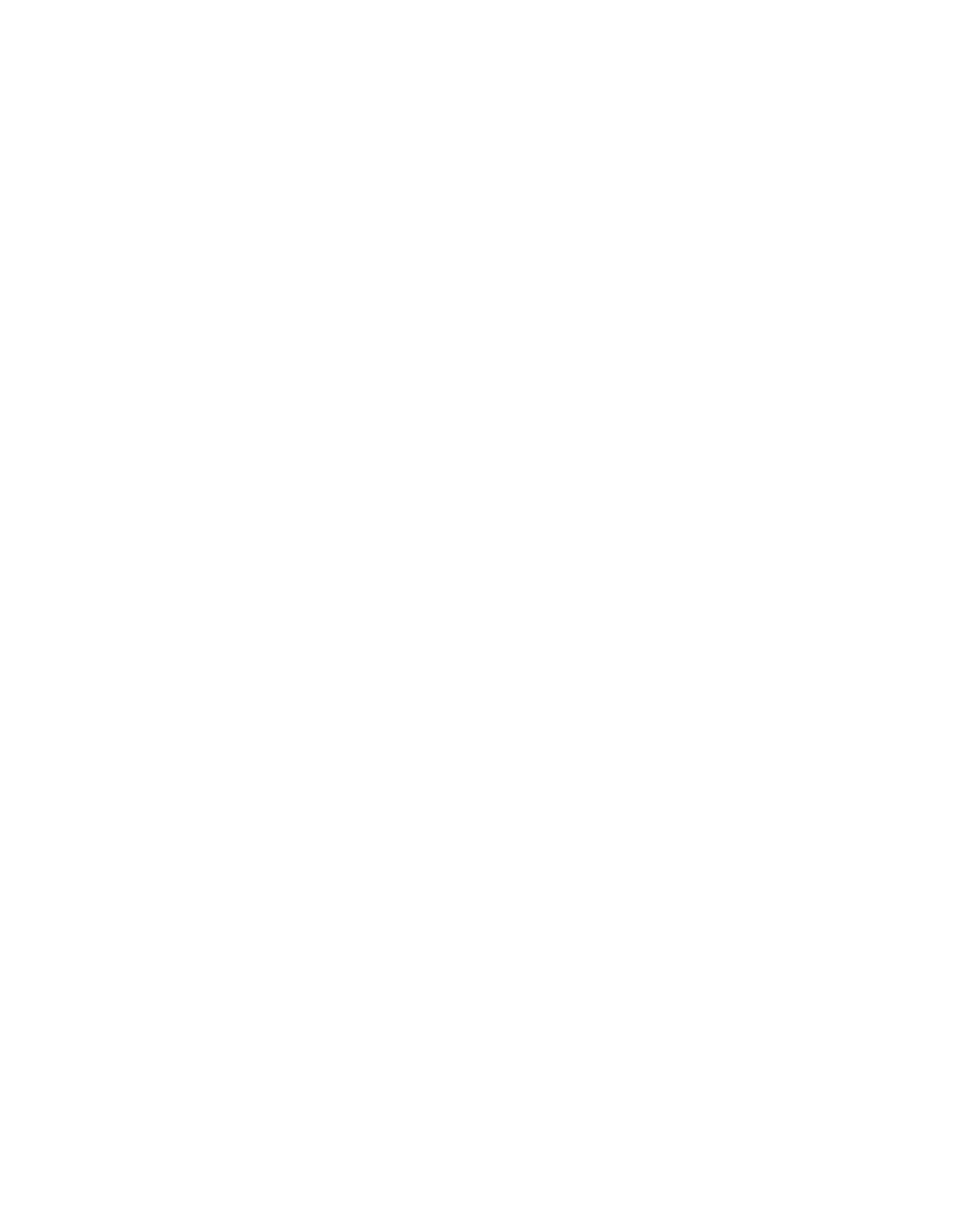#### **OZONE SATURATION STUDY**

#### **MEASUREMENT AND ANALYSIS TO DETERMINE OZONE GRADIENTS WITHIN THE ARVIN AND BAKERSFIELD AREA**

## **1.0 PROJECT ABSTRACT**

This Request for Proposal (RFP) solicits proposals to provide a field program for temporary ozone monitoring in a portion of Kern County to determine ozone gradients in and around the Arvin area. The District is seeking a qualified Contractor to design a small scale monitoring project, establish a network of ozone monitors to collect ozone readings during the summer of 2013, collect the data and process the readings to establish ozone gradients in the study area. The data collected should be processed expeditiously with final reports completed by early 2014.

This project is expected to emplace as many as 27 low cost<sup>1</sup> temporary ozone monitors to collect readings during a six week portion of the peak ozone season for this area (August-September), conduct field operations to collect the data, and process the collected data for statistical and graphical analysis for indications of ozone gradients. The Contractor is also requested to utilize the data collected to provide predictive formulae for local ozone concentrations at the City of Arvin and the new and old Arvin monitoring sites, based upon the expectation of continued monitoring at Edison, Bakersfield (California St.) and the new site at Arvin.

The District will provide access to the District/ARB air monitoring site at Bakersfield (California Street) and will assist in coordination for monitoring at or near the ARB Edison site for collocation of study instruments to establish accuracy of the equipment used. The District will provide information regarding the typical ozone season for the study area and will provide ozone and meteorological data collected at Arvin, Edison, Bakersfield (Ca. St.), and Maricopa. The District will be available to meet and discuss project requirements and specifications during the term of the agreement.

#### **1.1 Addenda and Supplements to the RFP**

The District may modify the request for proposal and/or issue supplementary information or guidelines relating to the RFP at any time during the proposal preparation period. In the event that it becomes necessary to revise any part of this RFP, or if additional information is necessary to enable adequate interpretation of the provisions of this RFP, or if it is necessary to extend the deadline for Proposals, a supplement to the RFP will be released and distributed in the same manner as the release of the RFP. If the District modifies the request for proposal, the modification will be posted on the District website. Contractors whose proposals are received prior to the RFP modification will be notified that a modification to the RFP has been made and will be allowed to submit a new or

 $\overline{1}$ <sup>1</sup> Monitors are not required to meet Federal Equivalent Method (FEM) or Federal Reference Method (**FRM**) standards.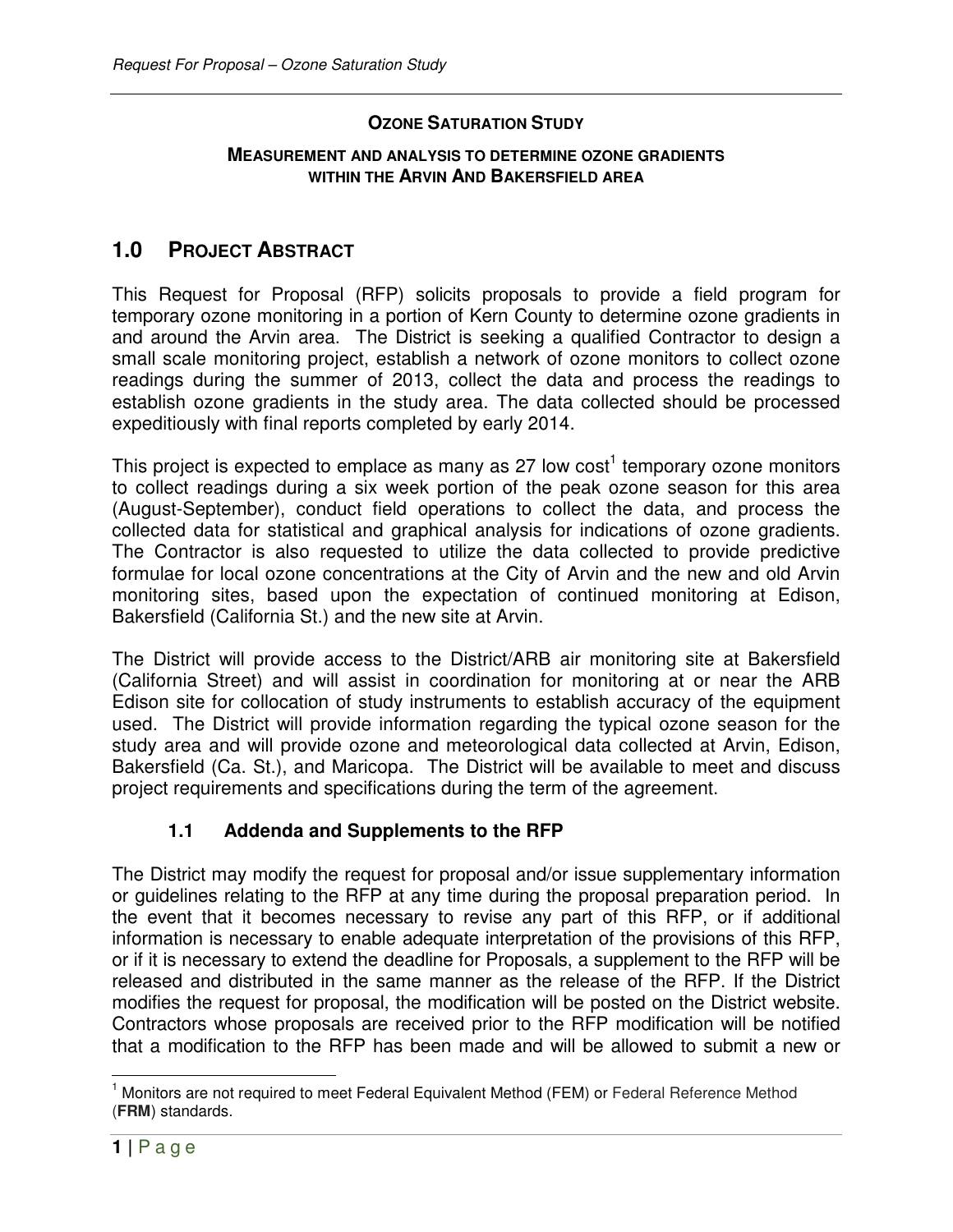modified proposal. However, if a new proposal is submitted the new proposal must be received prior to the deadline and the new proposal will be evaluated in lieu of the prior proposal. The District will not review multiple proposals from a single Contractor.

#### **1.2 Inquiries**

Technical and administrative questions concerning this RFP shall be directed to James Sweet, Senior Air Quality Specialist, San Joaquin Valley Unified Air Pollution Control District at (559) 230-5810.

#### **1.3 Confidential Information**

All responsible proposals received by the District are public records and will be available for review by the public after the selection process is completed. Proposals containing information the Contractor requires to be kept confidential will be rejected as nonresponsive.

## **2.0 GENERAL AND PROJECT BACKGROUND**

### **2.1 General Background**

The San Joaquin Valley Unified Air Pollution Control District (District) is a regional multicounty agency of the state of California empowered by the California Health and Safety Code to regulate air quality emissions within the jurisdiction of the District. District jurisdiction includes the counties of San Joaquin, Stanislaus, Merced, Madera, Fresno, Tulare, Kings, and the western and central portions of Kern. Federal and State authority also exists within the District for sources regulated on a state or national basis.

Air monitoring stations in the San Joaquin Valley are operated and maintained by the District, the California Air Resources Board (ARB), Tribal agencies, the National Park Service, and the United States Forest Service. The air monitoring stations are required by regulations adopted by the U. S. Environmental Protection Agency (EPA) to collect ambient air quality and meteorological data to determine compliance with National Ambient Air Quality Standards (NAAQS) established to protect public health. Additional uses of the, information collected by these air monitoring stations include:

- As input to daily air quality forecasting which is used to protect public health by keeping the public informed of current air quality conditions, and
- As input for air quality analysis and modeling to determine effectiveness of control strategies for the long term compliance with NAAQS.

### **2.2 Project Background**

ARB maintained an air quality monitoring station at 20401 Bear Mountain Boulevard in Arvin, at the Arvin-Edison Water Storage District, since 1989, but had to shut down the site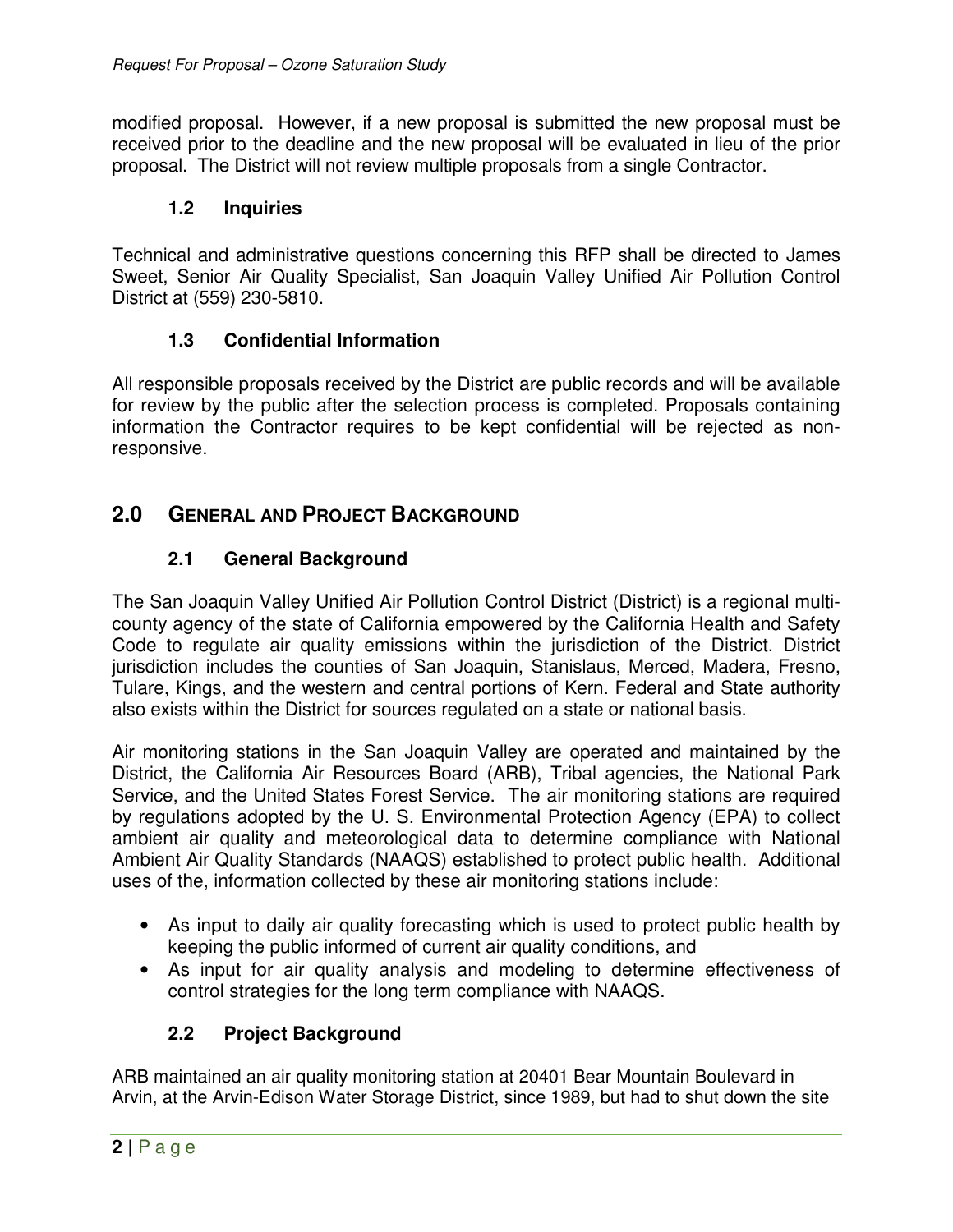in December 2010. Prior to closure, ARB was able to establish a new site at Di Giorgio Elementary School (19405 Buena Vista Blvd), Arvin, CA and operate both stations in parallel for the approximately a year (including the summer of 2010).

The parallel monitoring conducted at the two Arvin sites indicate that the new site at Arvin-Di Giorgio measured concentrations approximately 10 percent lower than the levels historically recorded on Arvin-Edison's property. While this relative difference may be due to accuracy levels inherent to air quality monitoring equipment, EPA has indicated that this difference may impact their ability to find the Valley in attainment of federal ozone standards. Additionally, data suggests that ozone concentrations that Arvin residents are exposed to are less than those measured historically at the Arvin-Bear Mountain site, and that concentrations measured at the new site at Di Giorgio Elementary School are more representative of residents' exposure.

However, in response to concerns raised, the District is sponsoring this Arvin Saturation Study to further evaluate the relative differences in ozone concentrations in the Arvin area. This study is to look at ozone levels in multiple locations in and around Arvin and should allow the District to develop relationships between measurements at the new air monitoring location (Arvin-Di Giorgio), City of Arvin, and other points in the area during the summer ozone season (in particular, August-September 2013).

## **2.3 Technical Discussion of Purpose**

The intent of this project is to establish a temporary network of ozone monitoring devices in and around the Arvin area in Kern County to establish local ozone gradients. The District desires extensive data collection to resolve gradients for ozone in the area in and around the current and prior ozone monitoring sites near Arvin, California. The District requests optimization of the project to collect as much data as possible, potentially exchanging some data quality for more sites and a longer observation collection period. Use of an extensive network of inexpensive ozone monitors (not required to meet Federal Reference Method (FRM) or Federal Equivalent Method (FEM) standards) is preferred in comparison to a few monitoring sites with meteorological mapping of flows and gradients. Flows in this area are influenced by dominant winds, recirculation patterns that vary in intensity and frequency of occurrence, upslope/downslope flows, and subsidence and sea-breeze vertical layering impacts that may not be fully captured by a few meteorological sites. Therefore, the District is requesting a relatively fine scale network of ozone samplers that will be able to reflect the cumulative impact of the dispersion, recirculation and vertical flows. The concept for the study is small scale spacing of monitors intended to establish a saturation study for local ozone gradients.

The deliverables expected at the end of the project are a compiled set of ozone observational data, graphic analysis of the collected data, and statistical analysis to establish predictive algorithms for ozone concentrations in the Arvin area.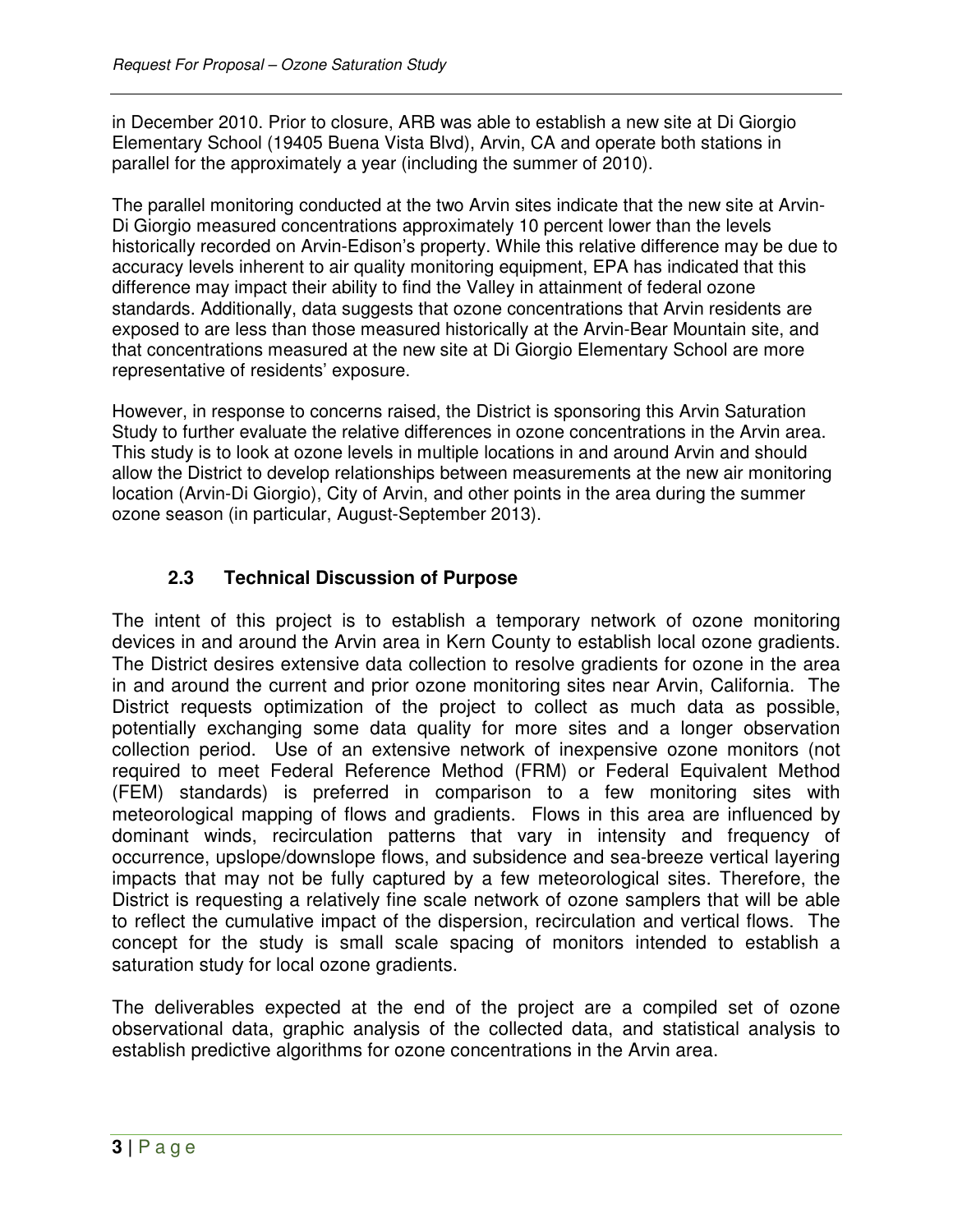# **3.0 PROJECT SCOPE OF WORK**

This section discusses the expected scope of work. Additional detail for the responding proposal is provided in the following sections describing expected deliverable work products (Section 4), the requested project schedule (Section 5) and technical specifications and other project requirements (Section 6). The RFP also defines required proposal submittal contents (Section 9 and 10).

#### **3.1 General Description of Project**

This project requires emplacement of a temporary network of ozone monitors, operation of those monitors for data collection, quality assurance, analysis and reporting. The monitoring period proposed is six weeks during the summer of 2013, preferably during the months of August and September. This project consists of six tasks to be performed for the domain selected for analysis:

- Development of a field operations plan;
- Procurement of sampling equipment;
- Site selection and setup;
- Operation of the ozone monitors for a period of six weeks, including data collection and compilation;
- Analysis of the data collected by the temporary network of monitors, after data quality assurance, to determine observed one-hour ozone gradients in the study area and to develop predictive algorithms for ozone concentrations in the Arvin area based on correlation of the temporary network observations to permanent District/ARB ozone monitors and meteorological data; and
- Preparation of a final report and presentation of results.

The Contractor is requested to propose a sampling plan including the type and amount of samplers recommended for data collection and the proposed methodologies for ozone sampling and data collection, data analysis, ozone gradient graphical analysis, and development of statistically based predictive formulae for the city of Arvin and the current and prior ozone monitoring locations near Arvin. Attachment D "Project Concept" is provided as a basis for proposals to present a general concept for the project, showing the area for study and general extent of the observational area and density of monitoring network expected. The Contractor may refine or modify the approach in the responding proposal with explanation for any significant departures or variation from the approach suggested in Attachment D.

Once the program of work has been agreed to and initiated, the Contractor must seek approval of the District Project Manager prior to recommending or implementing any changes to the proposed project. During conduct of the project, additional data collection by the Contractor beyond the specified program of work must remain within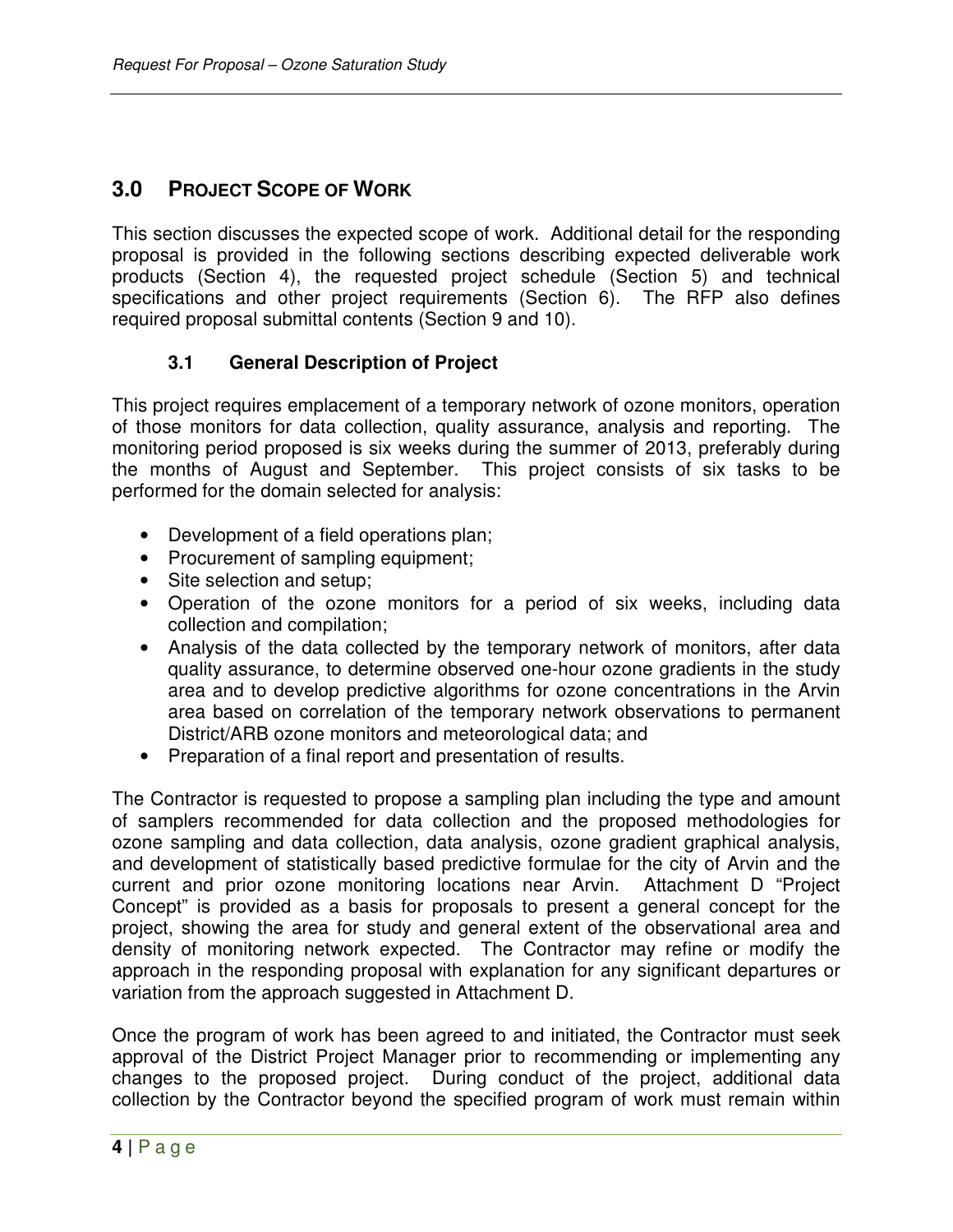the authorized budget. Additional efforts of any type not specified as a work product for this agreement will only be authorized by the District Project Manager for conduct by the Contractor if these additional tasks are within the approved project budget and do not impair completion of other assigned tasks.

#### **3.2 Tasks/Scope**

The order for activity for Tasks 1, 2 and 3 may be sequential or parallel, although invoices for payment should only be provided at the time of equipment purchase for Task 2 or the completion and submission of required documentation for Task 1 and 3. The District would prefer to see a fully developed field plan prior to authorizing purchase of the field equipment and supplies; however, a small percentage of the equipment may be purchased at the beginning of the project for testing, training, and utility for evaluating site selection.

Section 4.5 of this RFP provides technical writing specifications for document deliverables discussed for the following tasks.

#### **Task 1: Prepare Field Program Planning Documents**

After approval of an agreement to conduct the project, Contractor shall prepare a full Field Plan for execution of the study. Prior to the purchase or rental of equipment; Contractor shall prepare and submit to the District a Field Plan document containing a listing of equipment for purchase or rental, a full field operations plan identifying the number of sites that will be used for data collection and the time period for operational data collection. The format of the Field Plan and related deliverables is open to the Contractor's discretion and may be a single document or series of technical memoranda. The field planning document(s) should include safety procedures for Tasks 3 and 4 site selection field work and field operations. The field plan documents must include a description of the methodologies and considerations for site selection, how approval will be obtained to install equipment and conduct operations at the sites, deployment of site equipment and retrieval and removal of the equipment at the end of the project. The document(s) should describe procurement of equipment and supplies, field operations during the data collection period, and quality assurance processes that will be used to check and integrate collected data for the analysis process and delivery to the District at the completion of the project. The project is not intended to collect data for submission to regulatory databases; however, the quality assurance process for the data should determine precision and accuracy of the data collected, so that the confidence and limitations for the use of the data are clearly understood.

#### **Task 2: Obtain Equipment and Supplies for the Field Program**

Equipment purchase does not have to be accomplished as a single purchase order. Contractor may purchase a small amount of equipment and supplies at the beginning of the project for testing, training or utility in evaluating potential sites for Task 3 site selection. With timing at the discretion of the Contractor, to accommodate equipment preparation or other logistical factors, the full or remaining major purchase of equipment and supplies necessary to conduct the field program may be conducted prior to, during,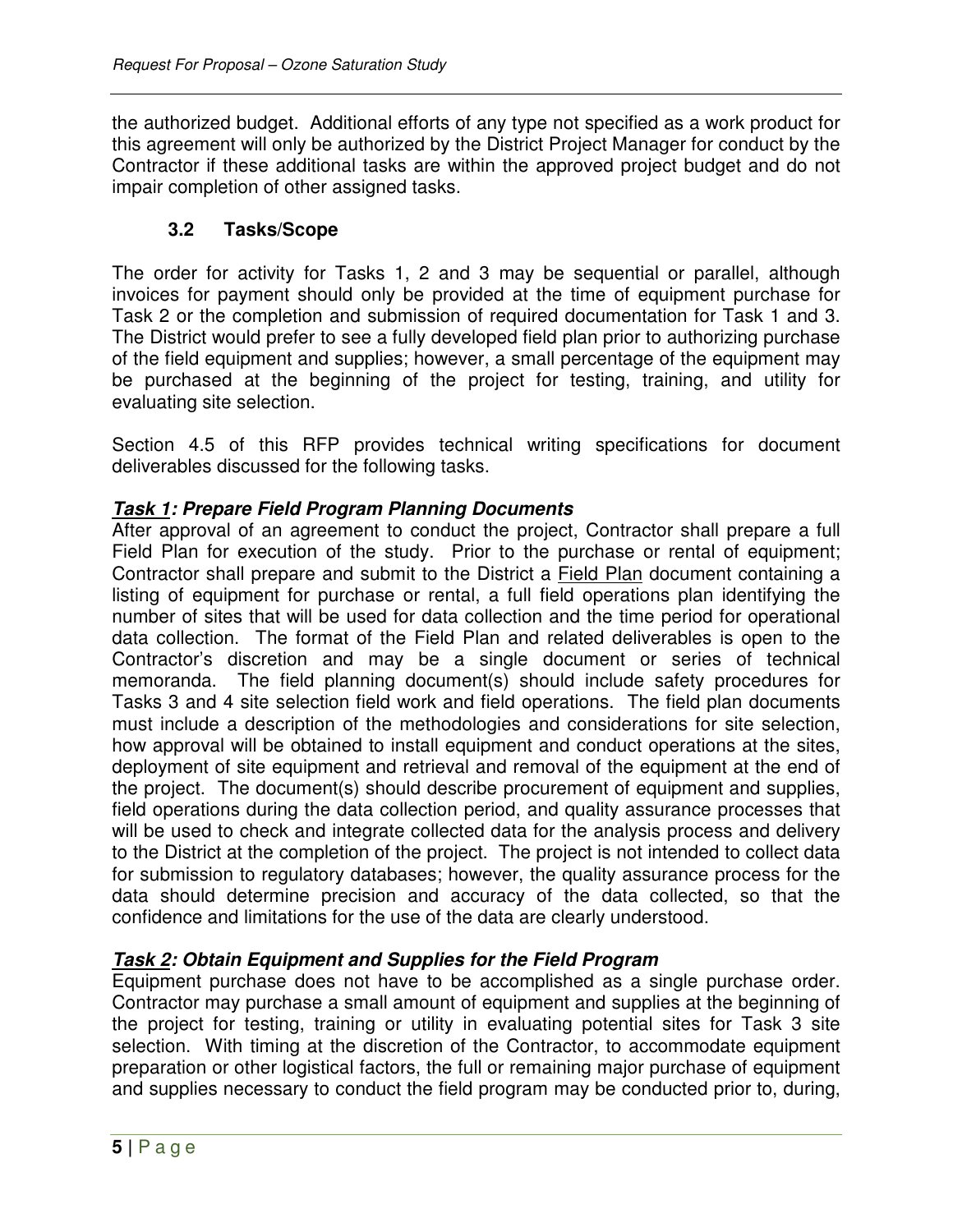or after Task 3 site selection. Equipment should consist primarily of ozone monitors, data loggers if separate from the monitors, and such communication and support equipment and supplies as are needed to conduct the study. Reference should be made to Attachment D to this document for the general concept of the monitoring area and expected site density and to Section 6.3 and 6.4 of this document for equipment specifications. Ozone monitors should be low cost portable units to accommodate the requested network density at reasonable expense. As discussed in Section 6, monitors are not required to meet FRM or FEM standards and may be similar to portable ozone monitors used in industrial applications or ozonesondes as used in many field programs. Supplies must be considered in the equipment purchase for monitors that require periodic recharge or cleaning and recalibration. Contractor should include a reserve in the project budget to provide spare(s) for replacement due to equipment failure during the conduct of the study.

#### **Task 3: Site Selection and Setup**

Site selection will require field visits to find appropriate sites and secure permission to operate temporary instruments on private or public land. Sites should be selected for ambient observation and should not be impacted by a major emission or interfering source. Mounting of monitoring equipment should comply with manufacturers specifications and should avoid direct exposure to afternoon sunlight to minimize thermal influence on observations. It is understood that site selection may require modifications to the approach suggested in Attachment D and may require alterations from Contractor's field plan if presented as final prior to completion of site selection. Sites selected should be documented in a site report document (see Section 4.5 deliverables) with coordinates and descriptive and pictorial records of the site location and surrounding terrain and/or buildings. Setup of the instruments must comply with the Contractor's safety plan. Expenses for testing of ozone data collection at any or all of the network sites prior to the data collection period should be included in the project budget.

#### **Task 4: Operation of the Ozone Monitoring Sites and Data Collection**

Field operation and data collection of ozone readings in the study domain is to be projected in the project budget for a period of six weeks. The proposal shall provide a description of the monitoring network to be provided. The field plan or site selection process may make modifications to the proposal's design; however, Contractor must receive approval for any extensive modifications to the proposal. Proposal shall identify if data collection will be 24 hours per day or will be limited to daylight observations due to staffing, battery recharging requirements or safety limitations.

Key elements may not be deleted. These elements are considered vital to collection of a robust data set for evaluation of ozone gradients and comparison of equipment used to existing permanent sites. If any of the monitors considered as a key element fails during the project, a reserve or spare monitor shall be substituted as quickly as possible. If spares are expended during the period of study, a monitor at a less vital location may be moved even if this creates a gap in the network. The key elements are: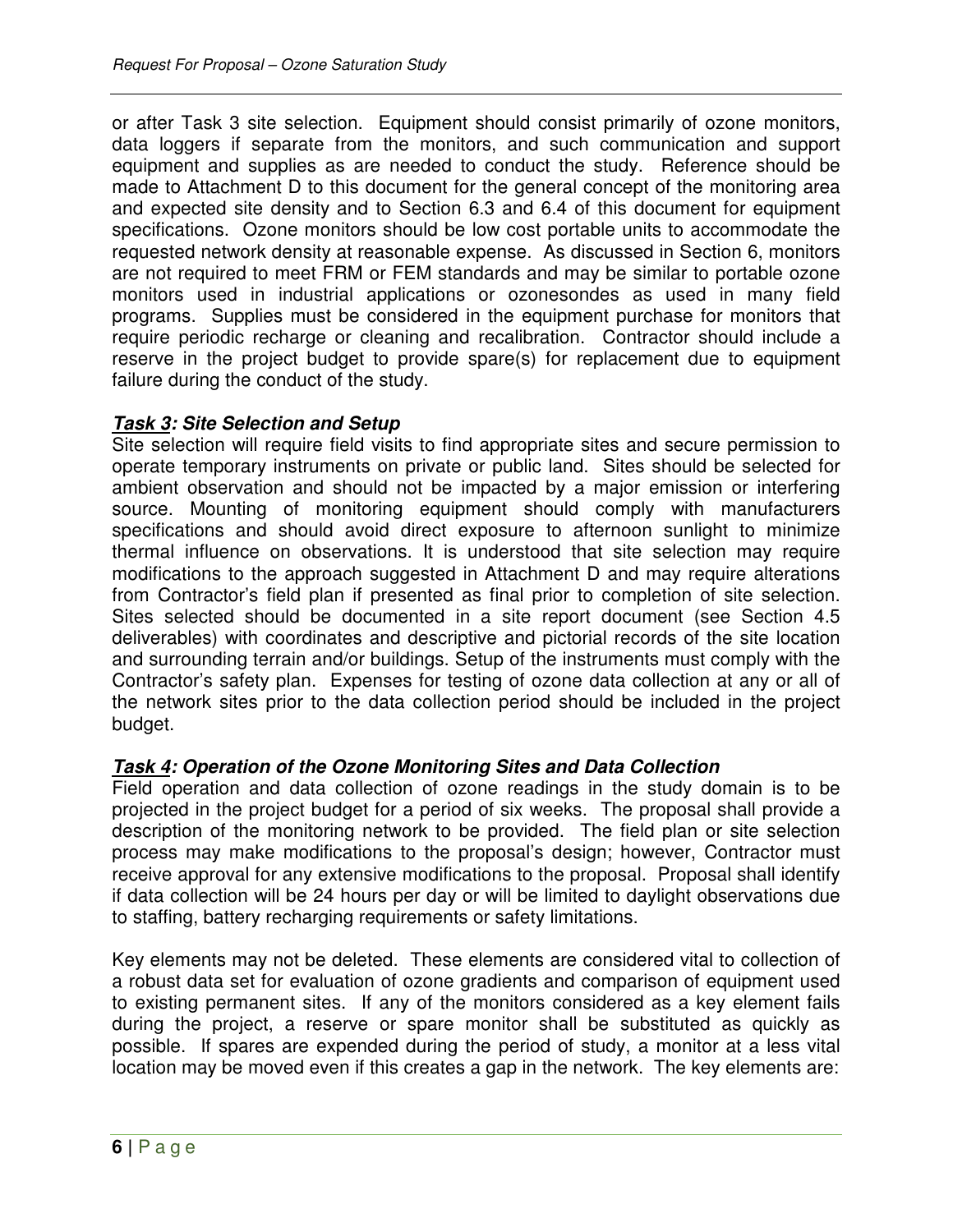- Operation of two collocated samplers near or at two District/ARB sites for comparison to data collected at Valley FRM/FEM sites.
- Operation of two pairs of samplers for evaluation of instrument performance and variation at/near the current and prior Arvin monitoring sties.
- Provision of at least one monitor in the city of Arvin.

#### **Task 5: Analysis and Quality Assurance**

Contractor is expected to compile data from the ozone monitors into a combined database to support 2D analysis of ozone gradients in the area for which the observational campaign is conducted. Quality review should be conducted and documented for any data rejected by the quality assurance process. Contractor is expected to develop and implement a basic Quality Assurance and Control Plan that describes: what level of quality of data is expected to be produced by this study; what steps the contactor will use in monitoring, data collection and processing to ensure that the maximum level of quality within the capabilities of the monitoring network is maintained; and what steps the Contractor will take to validate the data and identify and flag data unsuitable for inclusion in subsequent analysis.

The collected measurements should be analyzed to establish comparisons of the new and prior Arvin sites as well as the city of Arvin, and to establish one-hour ozone gradients in and around the data collection domain.

As a second task, the Contractor is requested to formulate comparative and predictive algorithms to project the ozone concentration for the city of Arvin and the current and prior Arvin ozone monitoring sites. Inputs for these algorithms must be restricted to consideration of data that will continue to be available from permanent District/ARB ozone and meteorological sites. The analysis may be conducted as spatial gradients or may consider meteorological data from the existing monitoring network operated by the District and ARB. Data for any of the parameters collected by the District/ARB stations may be requested by the Contractor for use in the analysis. The Contractor is requested to avoid reliance on meteorological data collection at the temporary ozone sites for the field program, or any other data sources that are not routinely accessible, because this data will not be available on a continuing basis as an input for the algorithms and will therefore not support future air quality predictions. Data quality objectives (DQOs) for determination of gradients and algorithms are not specified in part because the ability to define gradients will be subject to measurement accuracy and in part because while gradients are believed to be present, only the completion of analysis will be able to determine whether the variation in observed values represents a statistically sound gradient pattern or random variation without a definable pattern.

#### **Task 6: Final Report and Presentation of Results**

After the District has approved all work for prior tasks, the Contractor will provide a Draft Final Report and a Final Report. This report will describe the project approach and present the results. The report shall include the following: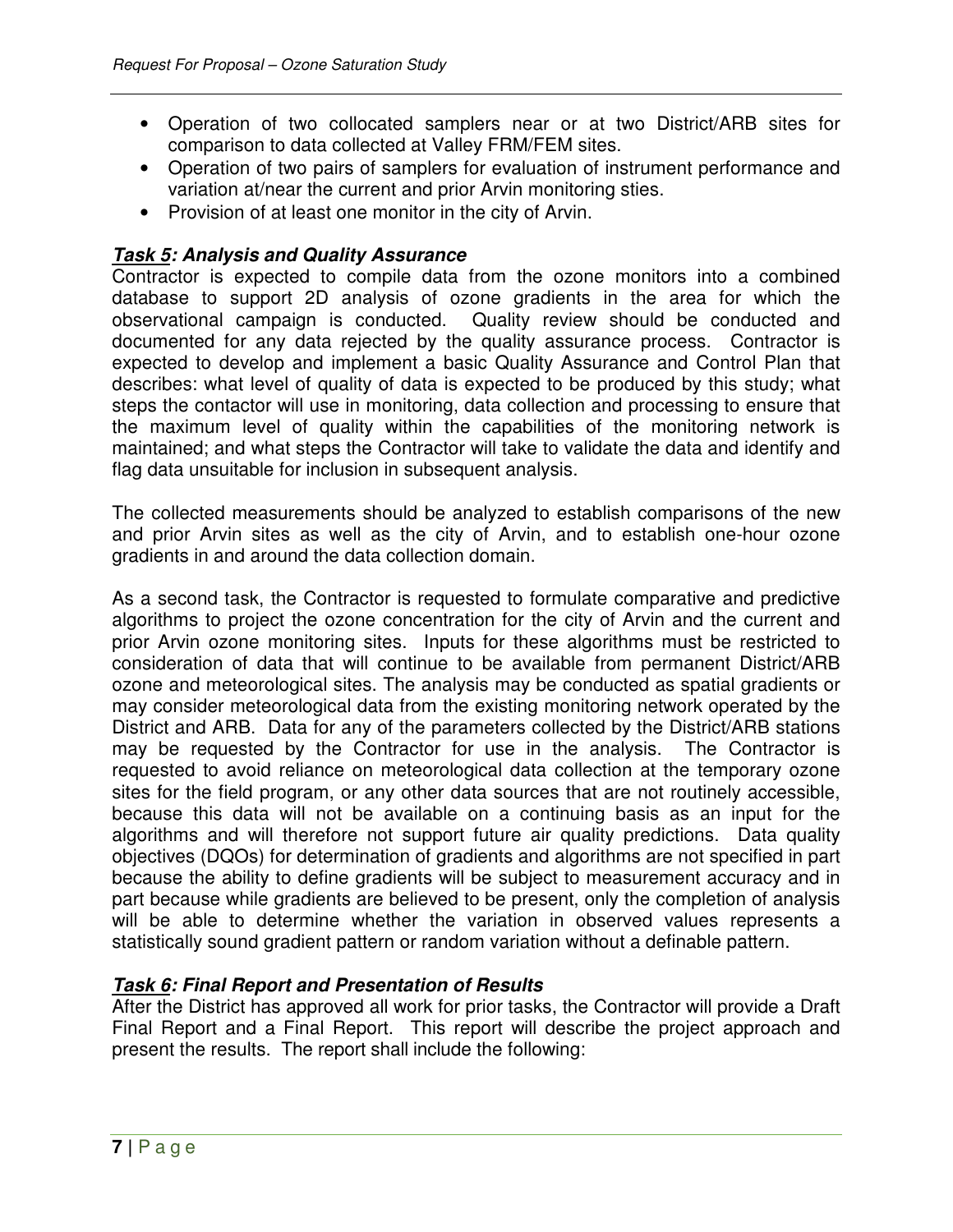- Discussion of the conduct of the field program (site documentation may be provided as a separate Appendix).
- Discussion of the compilation of the ozone data collected during the project and quality assurance conducted to validate the data. The report should document any important findings regarding consistency or variation within the compiled data. Commentary on the reliability or limitations of ozone monitors used during the study should also be included.
- Discussion of the comparison between District/ARB permanent site data and the data collected by the field program collocated sites.
- Discussion of the variations or consistency demonstrated by the pairs of samplers located near the existing and prior Arvin monitoring sites.
- Highlights of the graphic analysis performed with the data to determine ozone gradients in the study area. (Complete files of the analysis results may be provided in a separate appendix and/or computer files as appropriate to preserve the full quality of results.)
- Results of the effort to establish algorithms for prediction of future ozone concentrations at the city of Arvin and both the current and prior Arvin monitoring sites.

After the Contractor submits the Draft Final Report, the District Project Manager will provide comments to the Contractor. The Contractor shall comply with the District Project Manager's requests for supplemental documentation and clarifications in the report and address the District Project Manager's comments. The Contractor will provide the Final Report within 45 days after receipt of the District Project Manager's comments. The Final Report must be complete in providing documentation and results for all required objectives. The District requires that the technical writing be adequate to clearly explain the processes used to carry out the project. Multiple revisions may be required if the Final Report is not written to the satisfaction of the District.

The Contractor will also provide a presentation of results at a time and place selected by the Project manager with concurrence for availability by the Contractor. This presentation may occur before or after the completion of the final report by agreement between the Contractor and Project manager. The presentation will describe the observational data collection effort, processing of the collected data, analysis process and provide the resulting ozone gradient maps. Contractor will be expected to be responsive to questions regarding the completed analysis.

# **4.0 PROJECT WORK PRODUCTS/DELIVERABLES**

## **4.1 Initial Meeting / Conference Call**

At the start of the contract period, the Contractor's project manager and key personnel will meet with District staff via telephone or in person to discuss the overall plan, details of performing the tasks, the project schedule, items related to personnel or changes in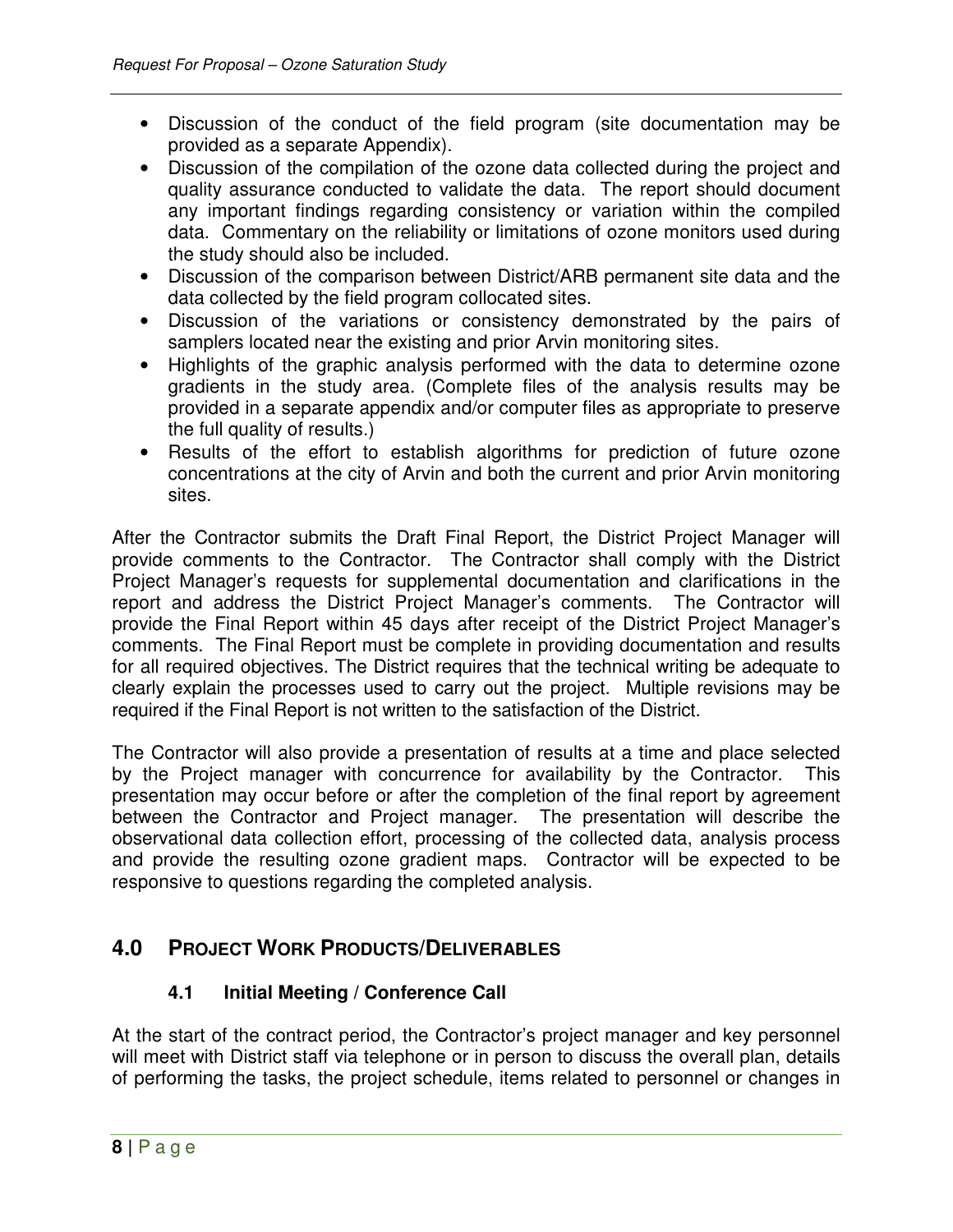personnel, and to resolve any open issues that require resolution before work can begin.

#### **4.2 Periodic Conference Calls, Progress Reports and Response to Project Direction by the District**

At regular intervals defined by the District (approximately every two weeks), the project manager and key personnel will meet with District staff via telephone or in-person meeting to discuss progress for the overall plan and details of task progress. The Contractor shall involve in this discussion key project personnel or subcontractors necessary to provide details of task progress. Prior to the conference call, preferably at least one work day before the call, Contractor will email the District a brief progress report that includes:

- **Current status of work progress;**
- A budget status summary indicating the percentage expended on major elements and explanation for any items that are not in conformance with the submitted project budget;
	- Note: Provisions of District agreements allow some reallocation of funding resources during conduct of the project; however, exceeding the total budget is not authorized.
- A review of the project timeline and justification for any requested revisions to intermediate progress dates;
- **Evidence or submittal of items deemed to be complete;**
- **Progress/completion status related to Action Items identified in prior progress** updates;
- New Action Items identified by Contractor for discussion, direction, or approval by the District; and
- Notice of significant upcoming tasks, to allow the District to provide input on major tasks or provide go/no-go decisions on conduct of the major tasks.

The Contractor must be willing to receive guidance and direction from the District and adjust procedures and methods to resolve deficiencies or to meet objectives defined by the District. Based on progress reports and preliminary results, the District may provide direction to Contractor to delete or amend objectives and deliverables. The District may request other interim deliverables. Deletion of tasks or deliverables is fully within the authority of the District; however, the Contractor will be compensated for work already completed on curtailed tasks.

Any amended deliverables must be within the authorized budget for the project. The Contractor shall perform any additional work needed to address issues raised by this process for the items authorized by the District Project Manager unless such effort would exceed the authorized budget. Any extra effort directed by the District that does not fall within the authorized budget, or which would cause extension of the term of the agreement, requires formal amendment to the agreement. If the District determines a need for additional tasks or services not included in the proposal, the contract may be amended by agreement of both parties to include additional tasks and related costs.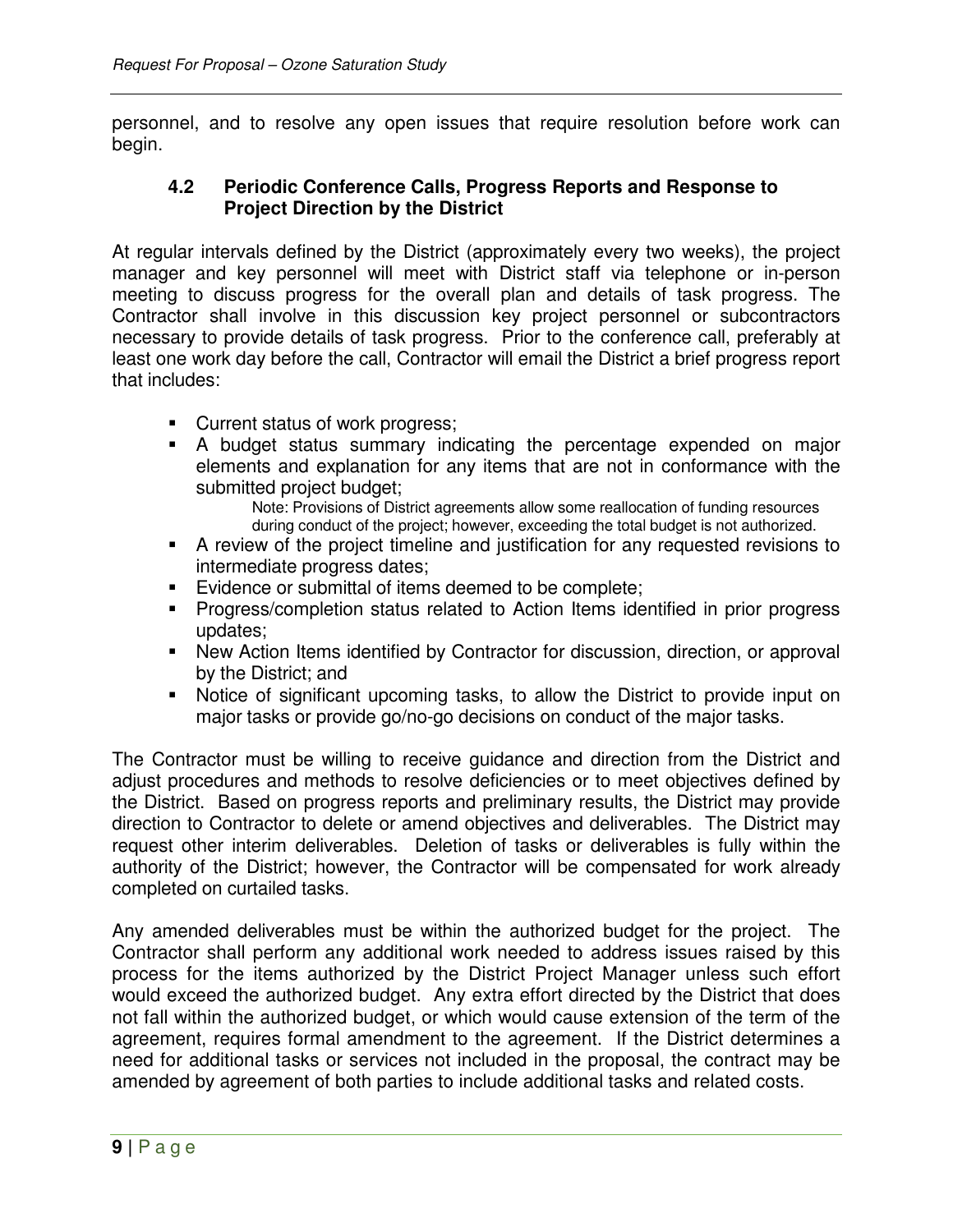#### **4.3 Obtain All Necessary Permits**

The Contractor will obtain all necessary permits required by law for completion of the tasks, including building permits from city and county and permits from the Federal Communications Commission (FCC), Federal Aviation Administration (FAA), and other agencies as required. The cost of acquiring all necessary permits, including but not limited to permitting fees, should be included in the proposal budget.

#### **4.4 Electronic Data Submittal**

The Contractor shall provide reports and data to the District in a format specified by the District using Microsoft Office software (Word, Excel, or Access Microsoft – Office 2010 Professional or older versions of Microsoft Office) and shall provide draft and final computer code, supporting data, and input files if applicable in formats agreed upon by the Contractor and District Project Manager. Supporting files or additional final products such as databases, model input files or related technical data shall be delivered in the format specified by the District Project Manager.

#### **4.5 Deliverables**

The District requires that the technical writing of all final products be adequate to clearly explain the processes used to carry out the project. Multiple document revisions may be required if reports are not written to the satisfaction of the District. The Contractor shall deliver an electronic copy for each of the following:

- $\circ$  Task1 Field Plan Documents: Prior to the purchase or rental of equipment; Contractor shall prepare and submit to the District a Field Plan document containing a listing of equipment for purchase or rental, a full field operations plan identifying the number of sites that will be used for data collection and the time period for operational data collection, a Safety Plan for field operations, a Site Selection Technical Memo describing how sites will be selected and how approval will be obtained to install equipment and conduct operations at the sites, and a Quality Assurance document describing the processes that will be used to check and integrate collected data for the analysis process and delivery to the District (see also discussion in Section 3.2 Task 1 and Task 5 of this RFP regarding expectations for the quality assurance plan). The format for these reports is open to the Contractor's discretion and may be provided as a single document or series of technical memorandum.
- o Task 2 Technical Memoranda: Documents listing the equipment and supplies to accompany invoice for payment for equipment and supply purchases/rentals. Any permanent equipment that the Contractor expects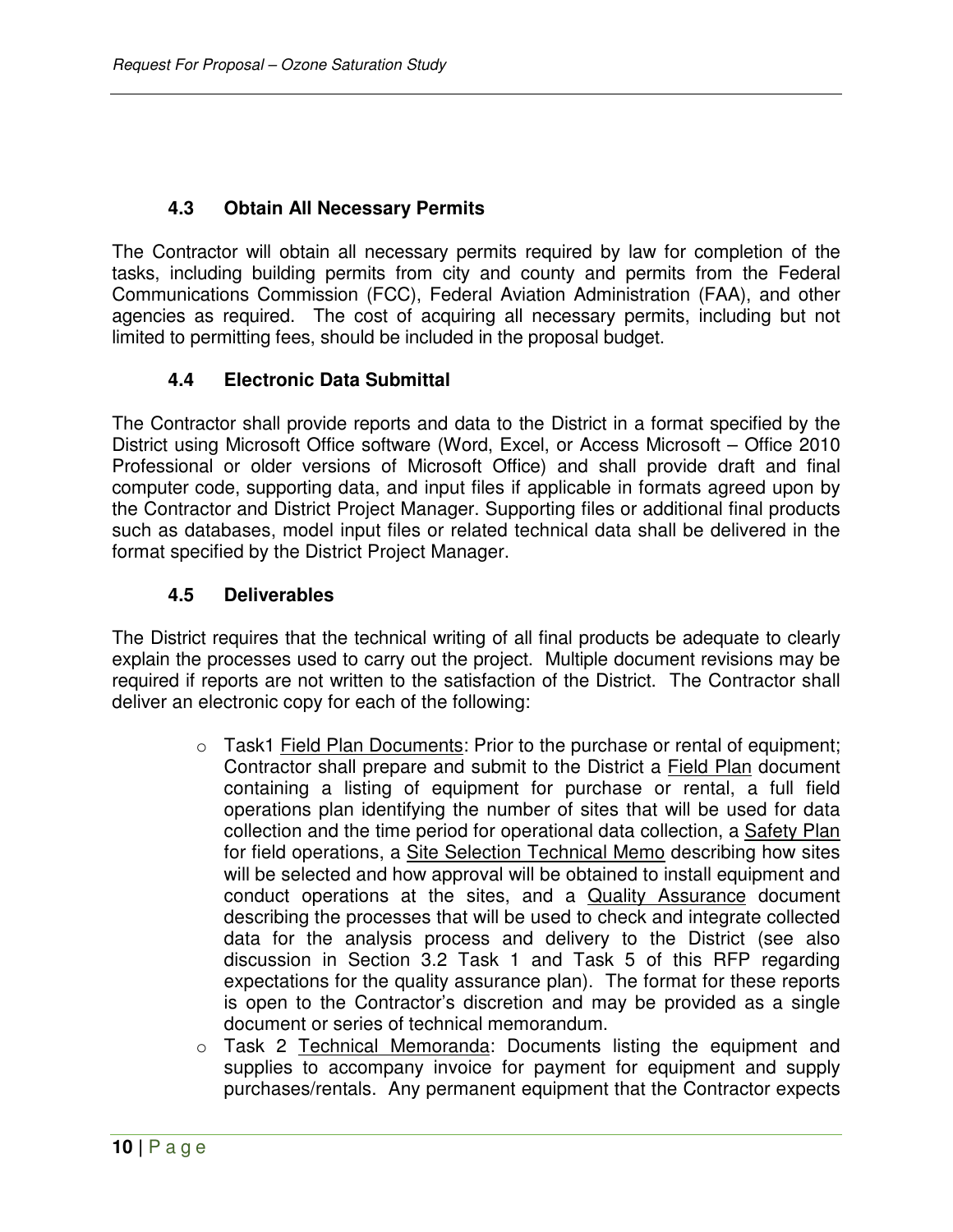the District to purchase directly will be separate from this process and such equipment will become the property of the District at the end of the project.

- o Task 3 Site Report: Documentation of the observational sites, providing information on the instruments operated at each site, specific geographic coordinates for each site and photographs to document the site placement and surrounding local environment.
- o Task 4 Compiled Data Files: Files from the observational period, after quality assurance checks. These files may be delivered to the District prior to or after the analysis of Task 5.
- o Task 5 Technical Memoranda: Documentation of the progress of analysis of the collected data, at least monthly if data analysis requires more than one month and with invoices requesting payment for completion of the analysis.
- o Task 6 Draft and Final Report and Presentation of Results: Requirements are provided in the following Section 4.6 Draft and Final Report Specifications. In addition to electronic submittal, the Final Report must also be provided in printed and reproducible master.

### **4.6 Draft and Final Report Specifications**

The Contractor shall deliver an electronic copy of the draft and final Reports in MS Word (Microsoft Office 2010 Professional or older versions of Microsoft Office) to the District Project Manager for review by the District. The District requires that the technical writing be adequate to clearly explain the processes used to carry out the project. The report must be complete in providing documentation and results for all required objectives. Multiple document revisions may be required if reports are not complete or are not written to the satisfaction of the District. The Contractor is expected to comply with requests for supplemental documentation and clarification of discussion in the draft report. The Contractor will be expected to provide revisions in the final report within 45 days after receipt of the District Project Manager's comments. Standards for completeness of the final report include:

- The executive summary of the Draft and Final report shall include a summary of the key findings.
- The Draft and Final Report shall present, document and reference all methodologies, calculations, and assumptions critical to the completion of the analysis tasks. Supporting technical documents and calculations shall be included with the report as appendices or may be cited as references if publically published and available for free electronic download.
- The Draft and Final Report must include graphical analysis of the collected data and statistical analysis and predictive algorithms for ozone concentrations in the Arvin area.
- If applicable, modeling source code documentation shall include information such as the algorithms, assumptions, calculations, externally written source code utilized, and other support data used.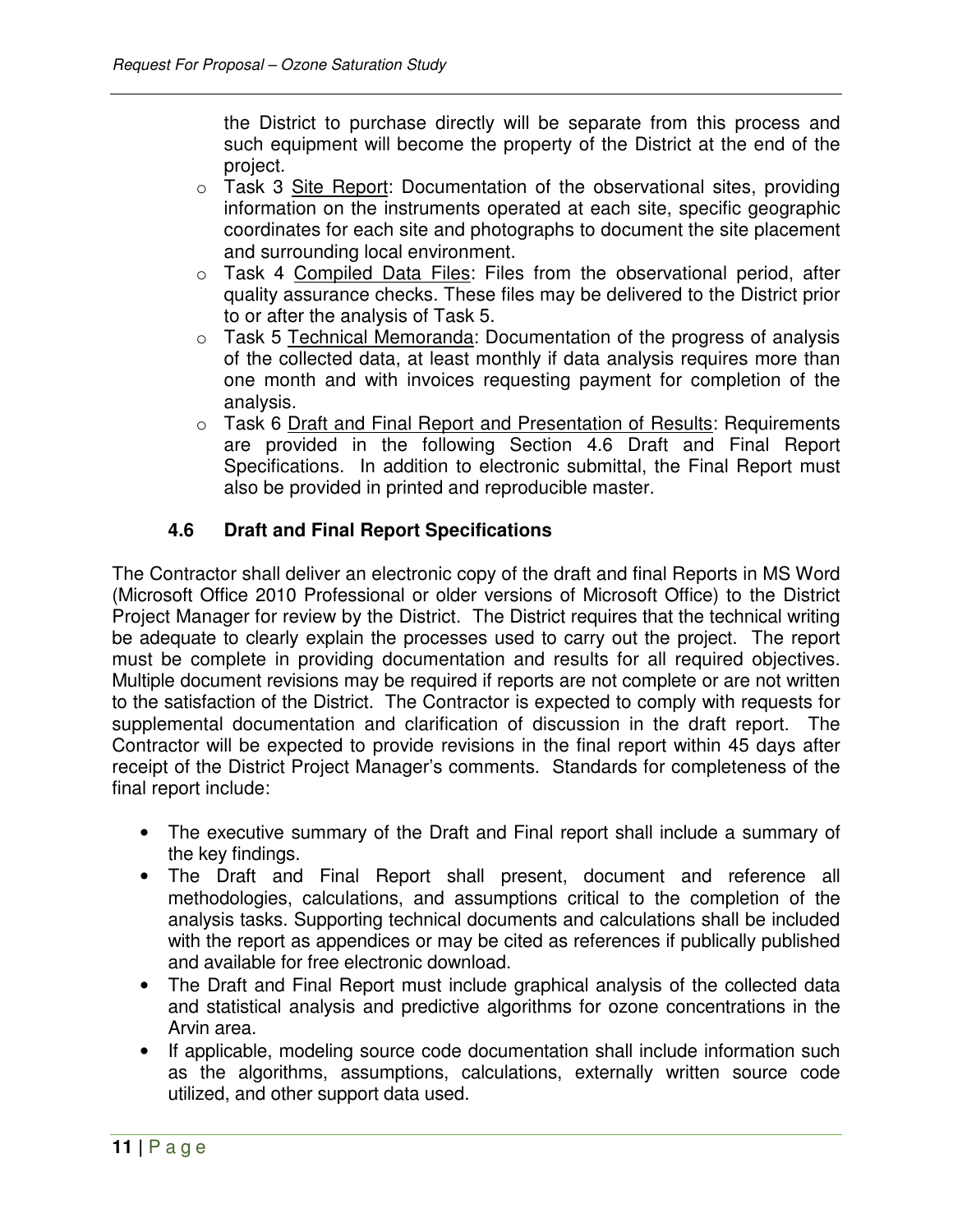• The report shall also include a bibliography of data sources referenced or used to support the evaluation and completion of tasks. The District may request that a copy of these reference documents accompany the final report in order to provide complete documentation of the report unless these documents are publically published and available for free electronic download, in which case an internet address should be included along with the bibliography citation.

Upon approval of the final report by the District, the Contractor shall deliver to the District five bound copies and one unbound reproduction master copy of the report incorporating all final alterations, additions and appendices. The Contractor shall also deliver an electronic copy of the final report produced in Microsoft Office.

### **4.7 Invoices and Progress Reports**

The Contractor will be paid for each deliverable when the District deems that the invoice and deliverable satisfy the applicable requirements of the contract. Evidence of the completion or a task, purchase of equipment or progress report commensurate with the proposal budget and assigned tasks shall be provided prior to District approval of the invoice and processing for payment. Ten percent (10%) of each invoice payment will be withheld until all work is complete and approved by the District. Invoices for purchase of equipment may be exempt from the retention if invoiced separately from other expense and if authorized to be exempt from retention in the agreement executed with the District. The invoices must list the contract number and shall itemize all expenses incurred during the payment period completed. Each invoice will correspond to one of the tasks identified in Sections 3, 4, and 5 of this RFP. Direct labor charges and Subcontractor and Contractor charges shall be subdivided into the number of hours spent by each staff classification (e.g., project manager, instrumentation technician) for the invoice period. Additional tasks performed by the Contractor or its subcontractors to develop supporting information or analysis, which were not specified in the proposal, will not be reimbursed without prior written approval from the District. Unapproved additional tasks are not reimbursable.

The total of payments shall be separated into seven invoices:

- Invoice one should reflect costs to prepare the Field Plan documents and may also include any costs for the kickoff meeting.
- Invoice two should reflect costs for equipment purchases needed to prepare for the project. Equipment that has an extended expectation for use after the project will become the property of the District. District recommends that Contractor use rental or low cost equipment to minimize project expense. Consumables and samplers with a short expectation of serviceable life will be considered as expended during the study.
- Invoice three should reflect costs for Task 3 site selection and setup.
- Invoice four should reflect costs for Task 4 field operations data collection, which should include travel, lodging, and system operating expenses.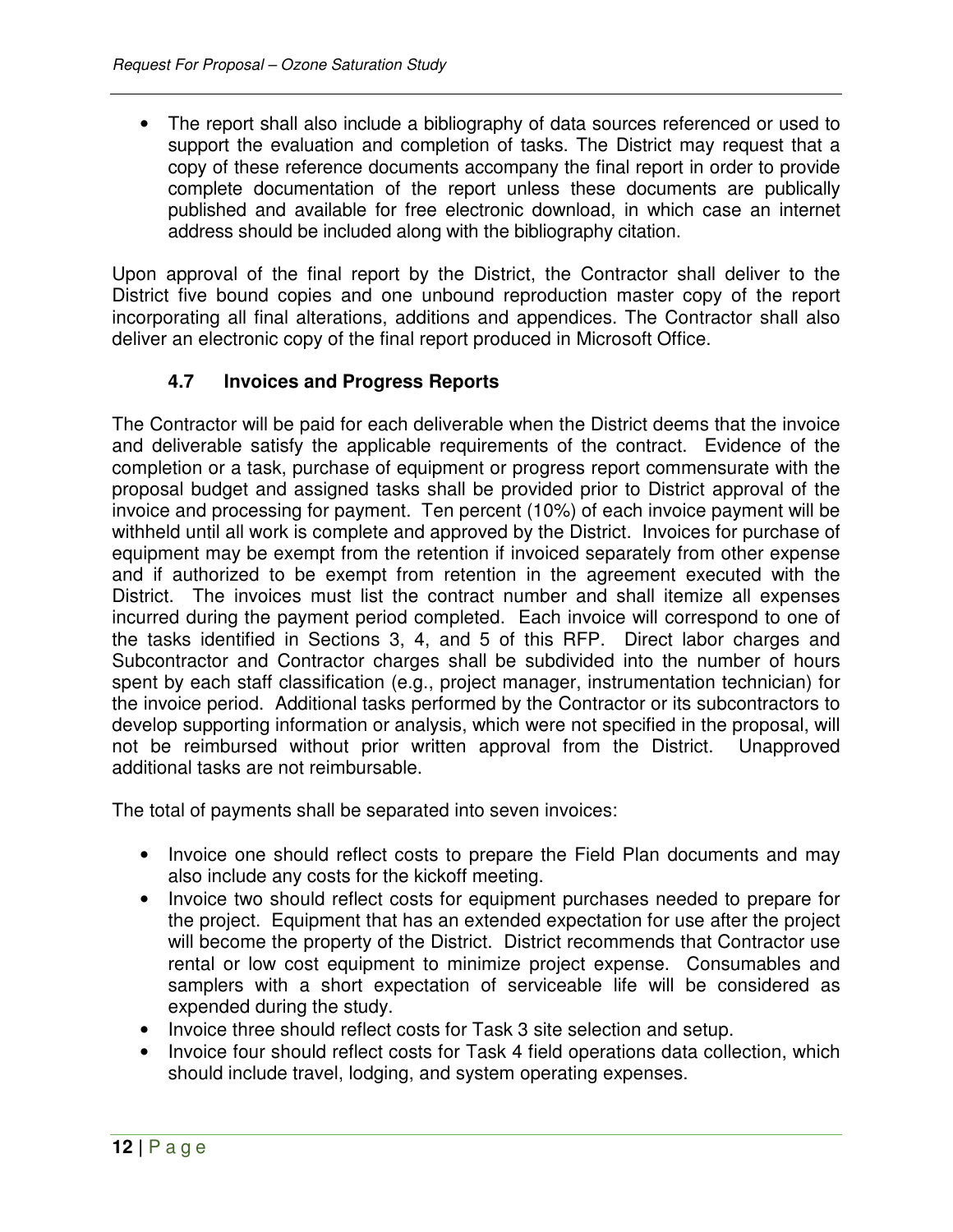- Invoice five should reflect costs for Task 5 compilation of data, quality assurance and analysis of collected data.
- Invoice six should reflect costs for Task 6 preparation of the Draft and Final Reports and for the presentation of results.
- The final invoice, invoice seven, should reflect the 10% retention from all previous invoices and be submitted upon District approval of the Final Report.

The invoices must include the contract number for identification and shall be submitted in triplicate by the Contractor. The invoices shall accompany memoranda or documents for the required equipment purchases, progress reports or other defined deliverables. Contractor will be paid for the submitted invoice within 30 days following receipt of invoice and determination by the District that the invoice and progress report reflect and demonstrate work done in accordance with the contract. District will notify Contractor if the documentation provided with the invoice is not sufficient to make the required determination.

# **5.0 PROJECT TIMELINE, SCHEDULE OF DELIVERABLES AND PAYMENTS**

The District may amend the tentative timeline for completion of work products reflected in Table 1 on the following page. The Contractor may propose an alternative deliverable and payment schedule. If the Contractor would like an alternative deliverable and/or payment schedule, the revised alternative schedule shall be included in the submitted proposal.

Percent of payment as identified in Table 1 is an estimate of allocation provided by the District to reflect the expected level of effort for each task. Actual Contractor expenses must correspond with the proposed budget for deliverables. Advance payment beyond the amount due for deliverables is not acceptable.

This section intentionally blank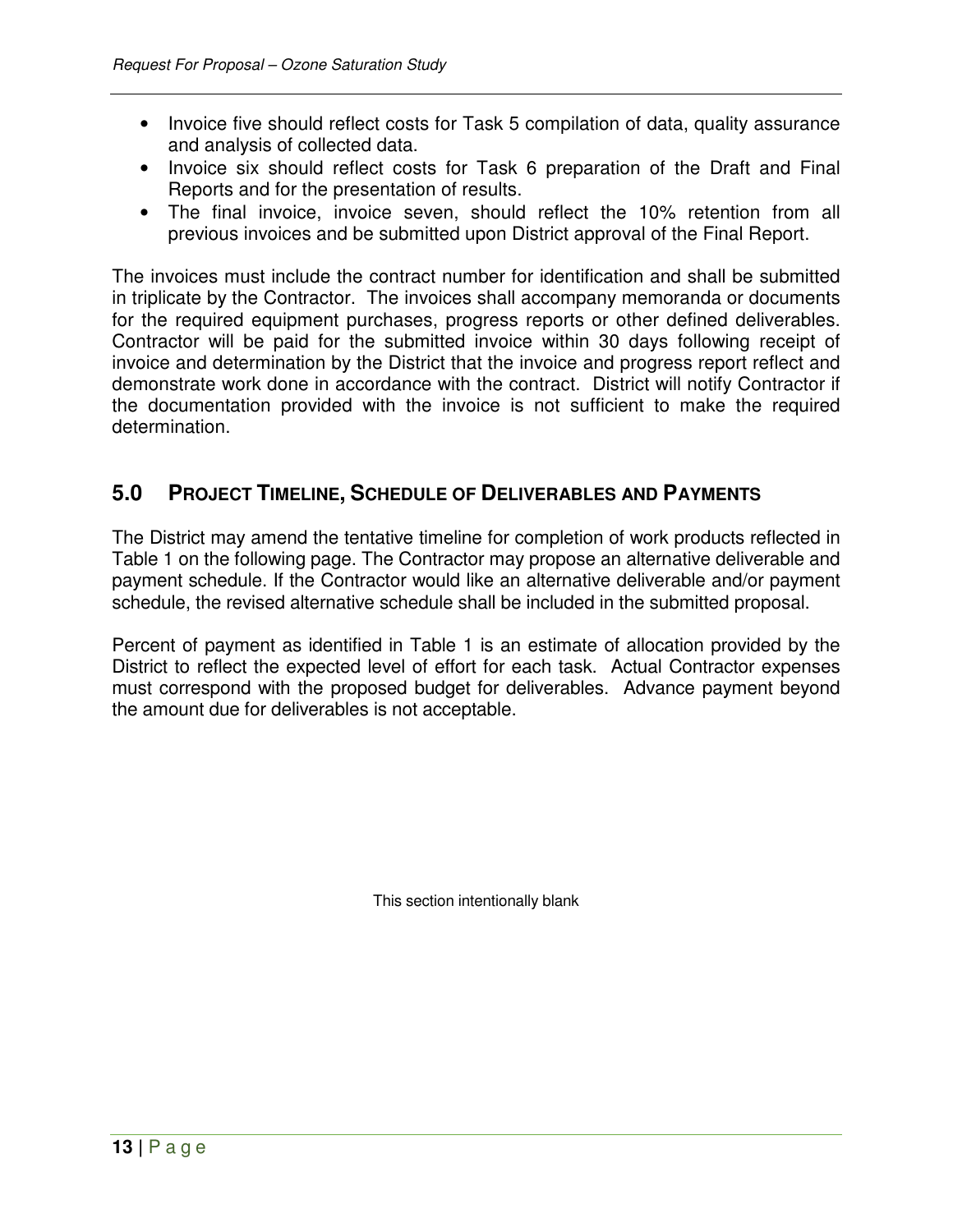| <b>Action/Work Product</b>                                                                                                                                        | <b>Approximate Date</b>                           | <b>Percent of Payment</b><br>(approximate,<br>proposal may specify<br>alternative<br>allocation) |
|-------------------------------------------------------------------------------------------------------------------------------------------------------------------|---------------------------------------------------|--------------------------------------------------------------------------------------------------|
| Release of RFP                                                                                                                                                    | April 9, 2013                                     |                                                                                                  |
| <b>Proposal Deadline</b>                                                                                                                                          | May 9, 2013                                       |                                                                                                  |
| <b>Contractor Selection</b>                                                                                                                                       | May                                               |                                                                                                  |
| <b>Preparation of Contract</b>                                                                                                                                    | May                                               |                                                                                                  |
| <b>APCO/Executive Director Approval</b>                                                                                                                           | May                                               |                                                                                                  |
| <b>Contract to Governing Board</b>                                                                                                                                | May or June                                       |                                                                                                  |
| Contract Effective (if different from<br>Board approval date)                                                                                                     | <b>Board Approval Date</b>                        |                                                                                                  |
| Kick off meeting/call                                                                                                                                             | May or June                                       |                                                                                                  |
| Task 1 Prepare Detailed Field Plan                                                                                                                                | May or June                                       | 5%                                                                                               |
| <b>Task 2 Preparation and Equipment</b><br>purchases needed before data<br>collection tasks                                                                       | June                                              | 25%                                                                                              |
| Task 3 Site selection & setup in field                                                                                                                            | June-July                                         | 5%                                                                                               |
| Task 4 Data collection (six week<br>period)                                                                                                                       | August-September                                  | 40%                                                                                              |
| <b>Task 5 Analysis (including Quality</b><br>Assurance, data integration,<br>graphical analysis, statistical<br>analysis and predictive algorithm<br>development) | October-November                                  | 15%                                                                                              |
| Task 6                                                                                                                                                            |                                                   | 10%                                                                                              |
| <b>Draft Report</b><br>$\bullet$<br><b>Final Report</b><br>Presentation of results (may<br>occur prior to or with Final<br>Report)                                | November-December<br>January 2014<br>January 2014 |                                                                                                  |
| <b>Project Completion</b>                                                                                                                                         | February 2014                                     | Payment of 10%<br>retention if<br>applicable                                                     |

**TABLE 1 Proposed Project Schedule of Deliverables and Payments** 

This section intentionally blank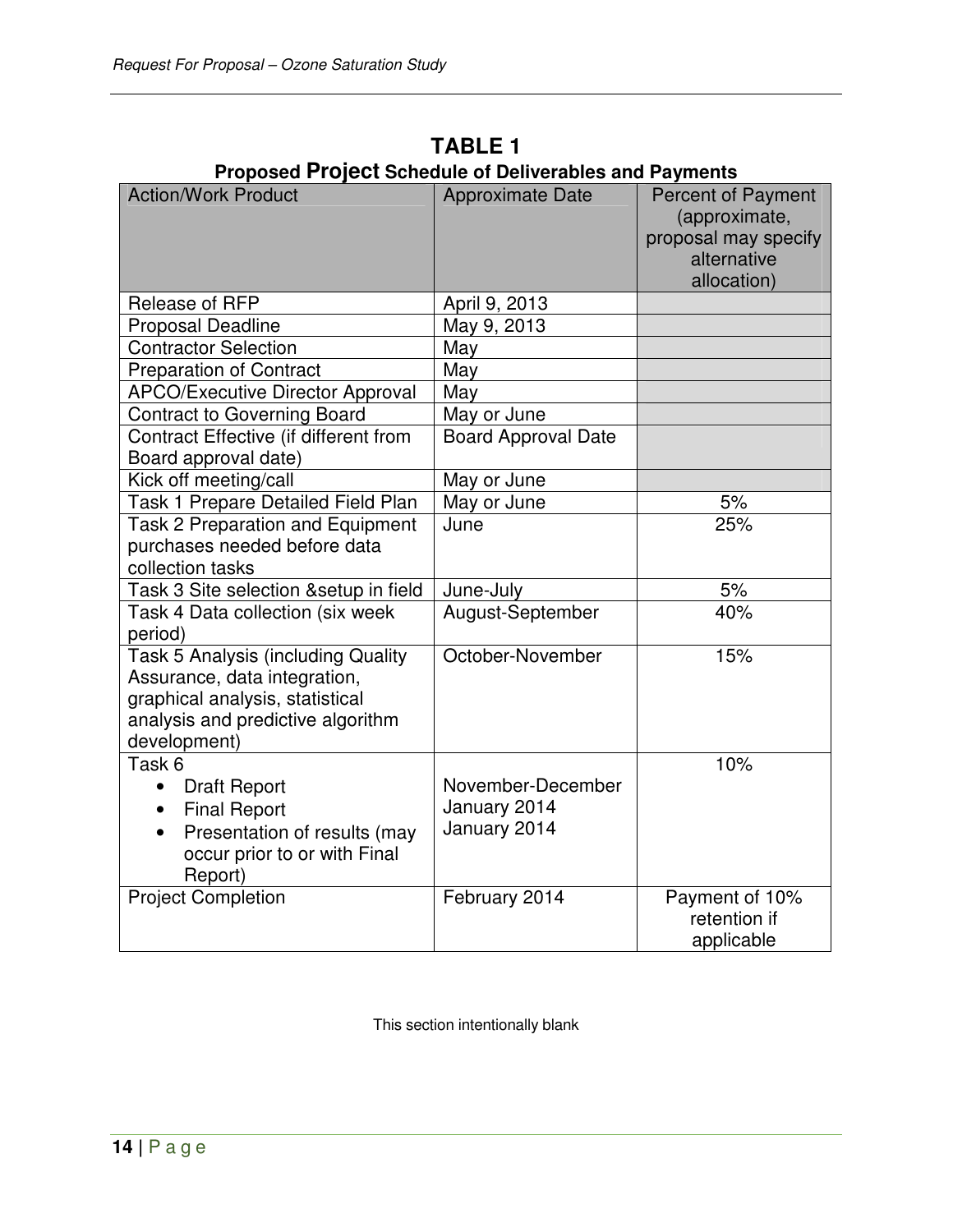#### **6.0 PROJECT REQUIREMENTS AND SPECIFICATIONS**

The specifications and project design provided in this section shall be used by the Contractor.

Project requirements and specifications are as follows:

#### **6.1 Management**

The project manager will meet with District staff for an initial kick-off meeting within thirty (30) days of approval of the agreement between the Contractor and the District. Contractor and District may agree upon a later date for the kick-off meeting if the commencement of work by Contractor is not scheduled to occur for several months following approval of the agreement.

Contractor is required to report on the project's progress during the term of the agreement by conference call or meeting with the designated District contact not less than once every two weeks.

To the extent required by law and pursuant to Chapter 1 of Part 7 of Division 2 of the Labor Code (commencing with Section 1720), Contractor agrees to comply with all prevailing wage requirements relating to the emplacement and operation of the temporary ozone monitoring network provided by Contractor, by itself or through any Subcontractor.

#### **6.2 Permits & Building Code**

The Contractor and/or Subcontractors will obtain the appropriate permits from the city, county, and any other government agency required for installation and operation of the equipment during the data collection effort.

#### **6.3 Equipment Specifications**

The specifications proposed by Contractor for instrument selection and accuracy for the temporary ozone monitoring network design must be included in the proposal. Contractor must provide the services indicated and meet equipment specifications as follows:

PURCHASE, INSTALL, CALIBRATE AND OPERATE INSTRUMENTS:

The Contractor will purchase, install, calibrate and operate instruments in accordance with all applicable requirements. Emplacement of the temporary monitors and field operations during data collection must meet all federal and state OSHA safety requirements. The safety plan for field operations must be approved by the District Safety Officer or other person designated by the District APCO/Executive Officer.

OZONE MONITORS:

Instruments are not required to have FRM or FEM designation. Based upon previous ozone experience, ideal ozone detection sensitivity would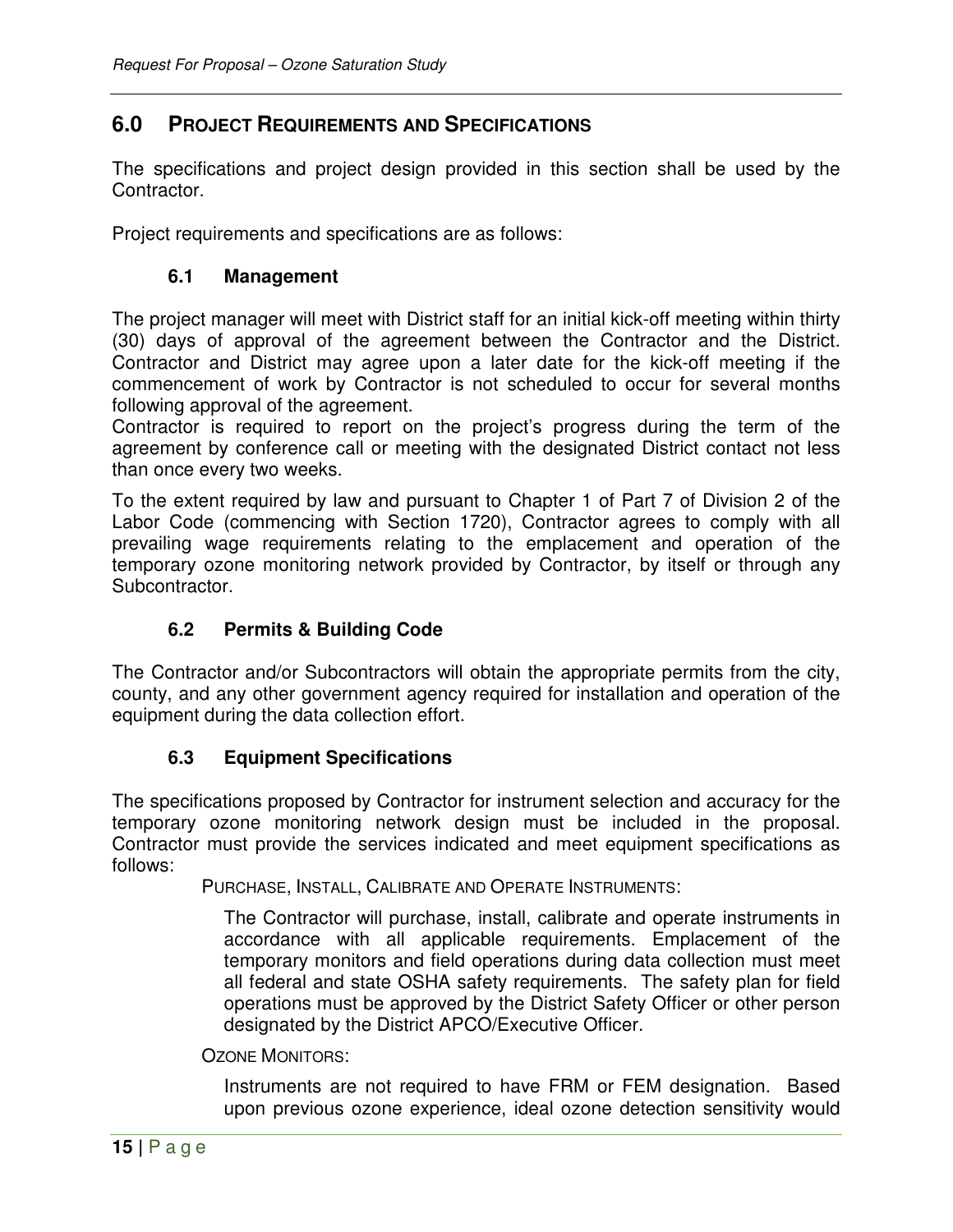be at least a range of 0 ppb to 180 ppb, with an expected accuracy within 2% of the measured value. The District hopes the Contractor will be able to identify equipment of this quality at reasonable cost; however, District review of low cost monitors has not identified units meeting this level of performance. The number of sampling locations and duration of observations should be optimized rather than reducing those parameters to select instruments of better precision. Therefore, Contractor's proposal should identify that range and sensitivity of monitors found to be available which can detect ozone with at least a 0-150 ppb range. From preliminary review of low cost monitoring equipment, ozone monitors were found that cost less than \$1,000 with an expected total cost of equipment per site including data logging, battery/power supplies and ancillary equipment totally less than \$2,500 per site. If equipment of the specified accuracy would cause the cost of equipment to exceed 30% of the project budget, equipment with a lower sensitivity not less than 140 ppb may be substituted for all sites except the seven mandatory critical monitoring locations (see Attachment D). Ozone monitors must be able to record or transmit data to provide a representative ozone value for each hour during the field program. If battery life or field operations require conservation of power and resources, monitors may be limited to operation during daylight hours. Monitors should be operated in accordance with manufacturer's instructions but preferably should be located at least two meters above the ground for ambient ozone data collection and should not be obstructed from detection of ambient conditions or be severely impacted by a nearby source.

DATA LOGGER(S):

The Contractor is required to provide data recording and data collection for the project. Ozone samplers may have integrated data logging, or may output or transmit to individual or centralized data logger(s). The choice of equipment is at the discretion of the Contractor but should be identified in the proposal to demonstrate that the cost is included in the project budget.

METEOROLOGICAL INSTRUMENTATION:

Meteorological data is not requested for this project; however, if the Contractor specifies instruments that also collect additional parameters beyond ozone readings, the additional data collection will be compensable if included within the proposal. If provided, meteorological or other instruments should have sufficient sensitivity to provide reasonable accuracy during summer stagnation events. Meteorological data may be used to inform the graphical analysis of ozone gradients in the study area but must not be used as an input for the predictive algorithms as specified in Section 3.2 because that data will not be available as a future input.

### **6.4 Performance Testing and Warranties**

DOCUMENTATION OF PRECISION: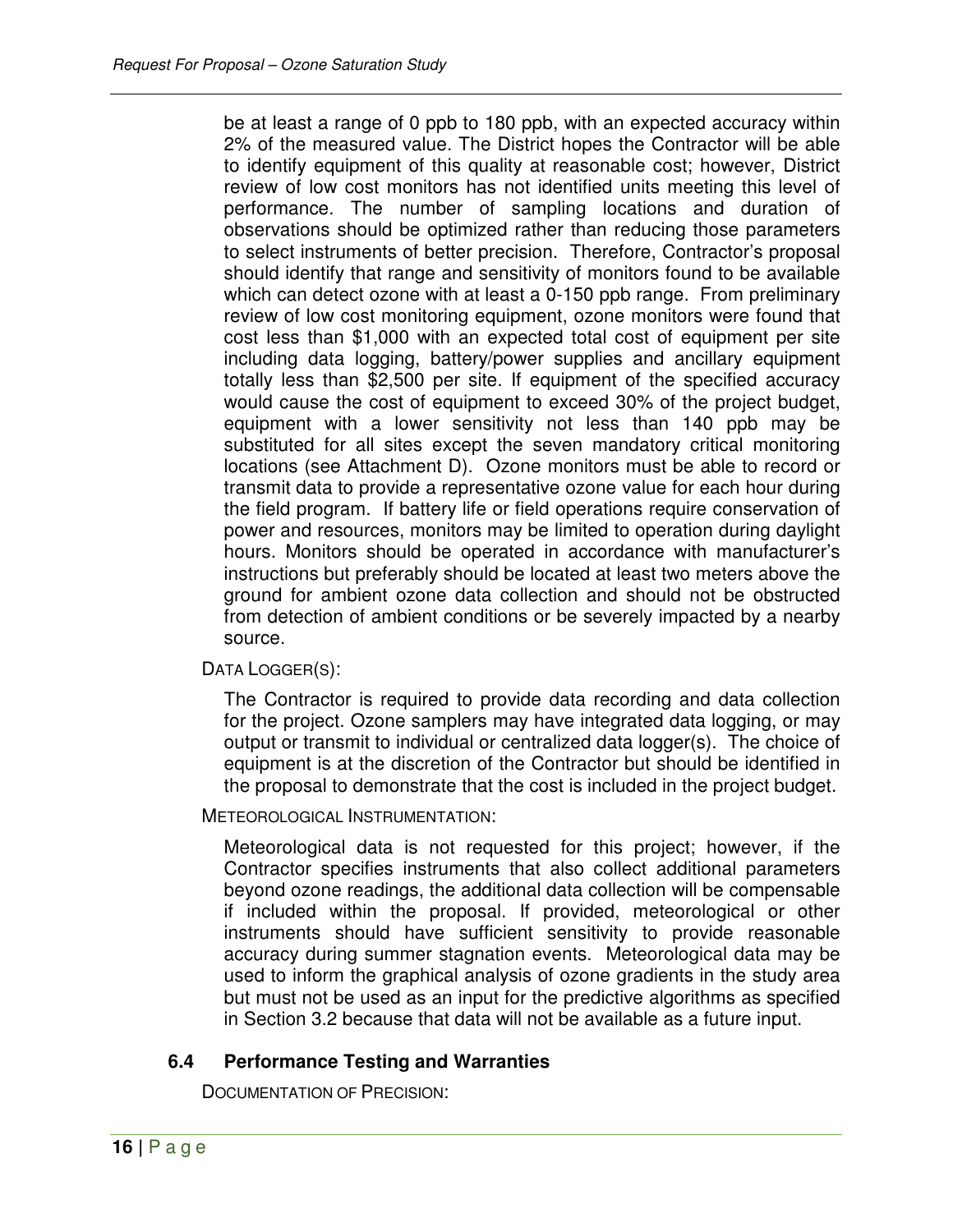Documentation will be provided for all instrument types used describing the expected accuracy and precision, calibration requirements and standards.

INSTRUMENT CHECK:

All instruments will be carefully inspected by the Contractor and checked for proper operation upon receipt. Contractor shall perform calibrations or testing to confirm proper operation of all instrumentation as specified in manufacturer's instructions or as provided in Contractor's Quality Assurance plan. All calibration data shall be recorded (from the data logger or other data collection system) and submitted to District for verification and archiving at the completion of the project.

FIELD CORRELATION AND ACCURACY CHECK:

Collocated monitoring at two District sites, and operation of a pair of instruments at two study sites near the current and prior Arvin monitoring sites, will be performed to establish relative accuracy of selected equipment and provide robust data collection and verification at the Arvin sites. One ozone detection instrument will be collocated with or be located near each of two District/ARB ozone monitoring stations to establish relative consistency with FRM instruments. The Contractor shall coordinate with the District's Information Technology Service (ITS) Department and Air monitoring staff to arrange for installation of the monitor at or near the District/ARB sites. At or near the current and prior Arvin monitoring site, two instruments will be located at each site to establish operational comparison of the ozone detectors used. By requiring these pairs of samplers at the key focus area Arvin sites, the project also gains a robust data set for these locations with replication and confirmation of values at the critical locations. Having two sites at each of the two locations supports the objectives for establishing whether differences in sampler observations are instrument variation or represent actual gradient differences. As a secondary quality purpose they provide a check on monitor variation through collocated sampling.

# **7.0 ELIGIBLE CONTRACTOR REQUIRED QUALIFICATIONS**

The Contractor must demonstrate that the Contractor has extensive experience and expertise related to the requested tasks. In order to be considered by the District, the Contractor must have a valid business license; and should include the Contractor's license number in the proposal. The Contractor must demonstrate in the proposal by references or other methods that the Contractor has excellent working relationships with government agencies, skill in preparing clear and comprehensive reports and excellent technical writing skills.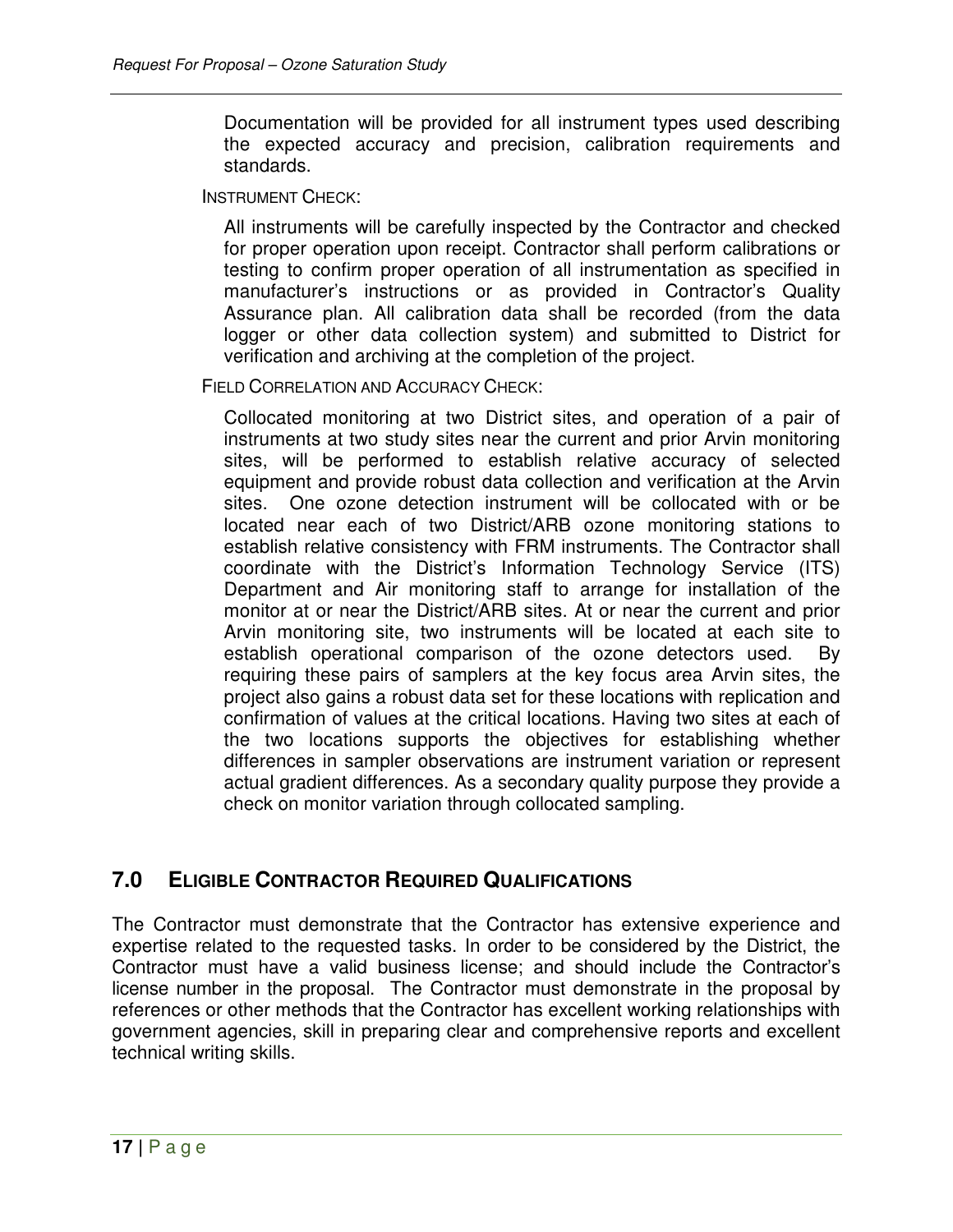The selected Contractor will be expected to use professional staff to complete all tasks. The Contractor's team (including Subcontractors' staff) identified in the proposal must have the appropriate skills and experience to perform the tasks and accomplish the objectives of this RFP. Contractor's and Sub-contractors' staff must have all licenses and certifications, training and experience, appropriate for the project and required for the tasks they perform. Contractor must ensure that staff and subcontractors are covered by worker compensation insurance at all times that they are on site, and that staff and subcontractors adhere to all applicable local, state, and federal regulations.

### **7.1 Excluded Parties List System (EPLS)**

Because District funding for the project may include federal funds, Contractor must not presently be debarred, suspended, proposed for debarment, declared ineligible, voluntarily excluded from participation or otherwise excluded from or ineligible for participation under federal assistance programs.

A Proposer or any individual identified in the proposal that appears in the Excluded Parties List System (EPLS) is not eligible for award of a contract. The EPLS is a central registry that contains information regarding entities debarred, suspended, proposed for debarment, excluded, or otherwise declared ineligible from receiving Federal contracts. Access to the EPLS is available at www.epls.gov.

The Proposer certifies by signing the signature page of the original copy of the submitted proposal and any amendment signature page(s) that the Proposer is not presently debarred, suspended, proposed for debarment, declared ineligible, voluntarily excluded from participation, or otherwise excluded from or ineligible for participation under federal assistance programs. The Proposer should complete and return Attachment A, the certification regarding debarment, with their proposal. This document must be satisfactorily completed prior to award of the contract.

#### **7.2 Specific skills**

The Contractor must demonstrate in the proposal that the Contractor has the ability and resources to produce the deliverables requested in this RFP. The District reserves the right to reject any proposal deemed non-responsive, not responsible, and/or not reasonable.

Specific skills associated with this RFP should include:

- $\circ$  Obtaining necessary permits for the field operations tasks from government agencies including, but not limited to, the city, county, FAA, and FCC;
- o Purchase, testing, deployment and operation of ozone monitors;
- $\circ$  Collection and analysis of air monitoring data;
- o Analysis and mapping skills sufficient to evaluate and graphically display ozone gradients within an array of air monitors;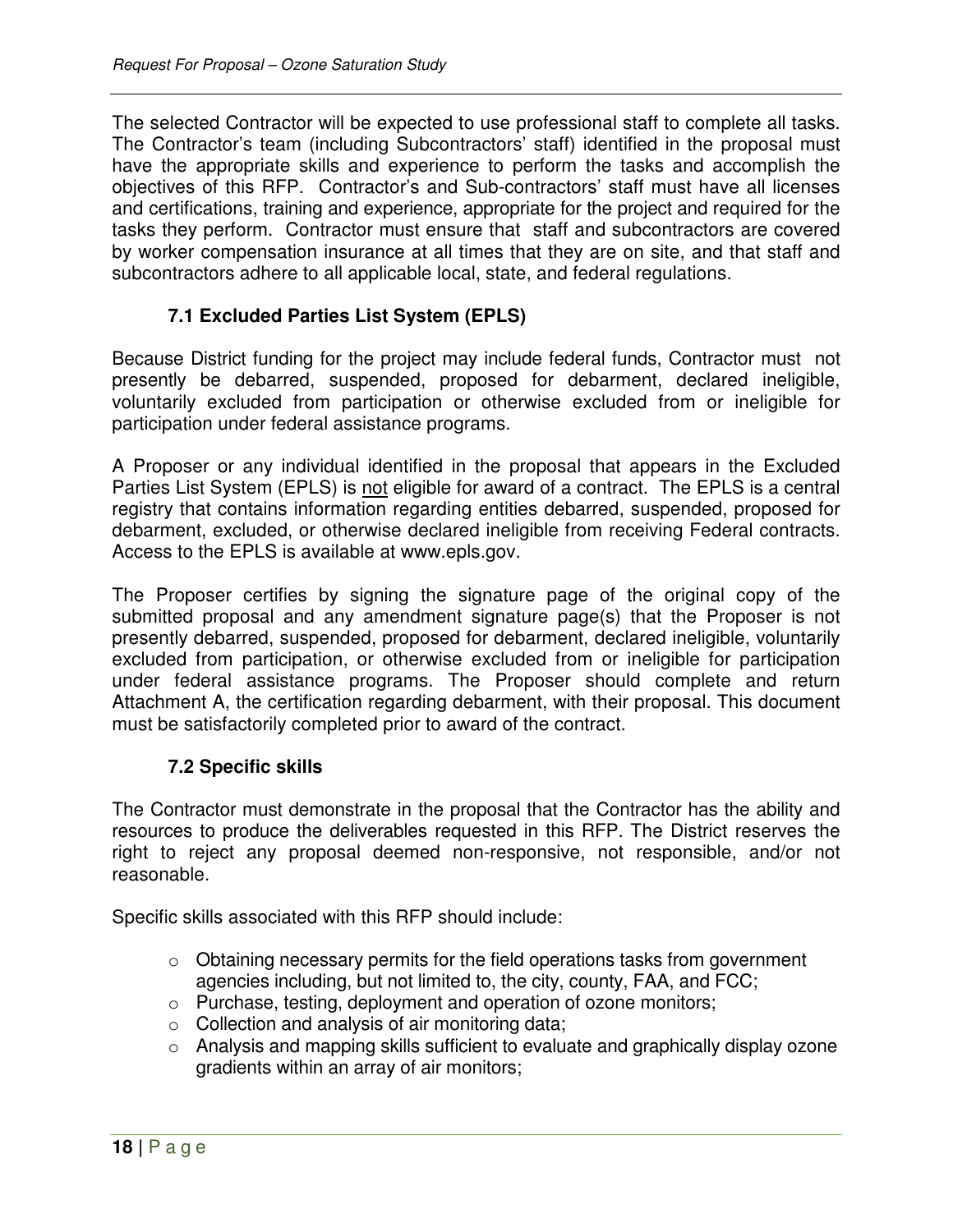- $\circ$  Analysis skills sufficient to establish predictive ozone correlations and algorithms; and
- o The Contractor's team will include one or more members with experience in operating and installing gaseous ambient air monitoring equipment and meteorological equipment.

## **8.0 ELIGIBLE CONTRACTOR REQUIRED INSURANCE / LICENSE / BOND**

The District will require that Contractor meet the following requirements for this project. The Contractor must provide insurance coverage in amounts and types of coverage acceptable to the District and must have and maintain professional licenses and certificates required for the tasks to be performed.

- 8.1 Without limiting the District's right to obtain indemnification from the Contractor, all Subcontractors, or any third parties, the Contractor and all Subcontractors, at their sole expense, shall maintain in full force and effect throughout the term of the Agreement the following insurance policy(s):
	- 8.1.1 Liability insurance for bodily injury, including automobile liability, with limits of coverage of not less than Five Hundred Thousand Dollars; (\$500,000) per person and one million dollars (\$1,000,000) per occurrence;
	- 8.1.2 Liability insurance for property damage with limits of coverage not less than fifty thousand dollars (\$50,000) per occurrence;
	- 8.1.3 Workers compensation insurance in accordance with the California Labor Code; and
	- 8.1.4 Commercial general liability insurance with minimum limits of coverage of not less than one million dollars (\$1,000,000) per occurrence.
- 8.2 The foregoing insurance policy(s) shall not be canceled, reduced, or changed without a minimum of 30 calendar days advance, written notice given to District and written approval by the District to do so.
- 8.3 Prior to performing its obligations under this Agreement, Contractor shall provide District a certificate of insurance from an insurer acceptable to District evidencing proof of such insurance coverage required herein.
- 8.4 The Contractor and all Subcontractors used by the Contractor for the project shall have valid business licenses, valid certifications and licenses for the tasks they are performing (e.g. Contractor's license, electrician's license). Copies of all licenses and certifications for the Contractor and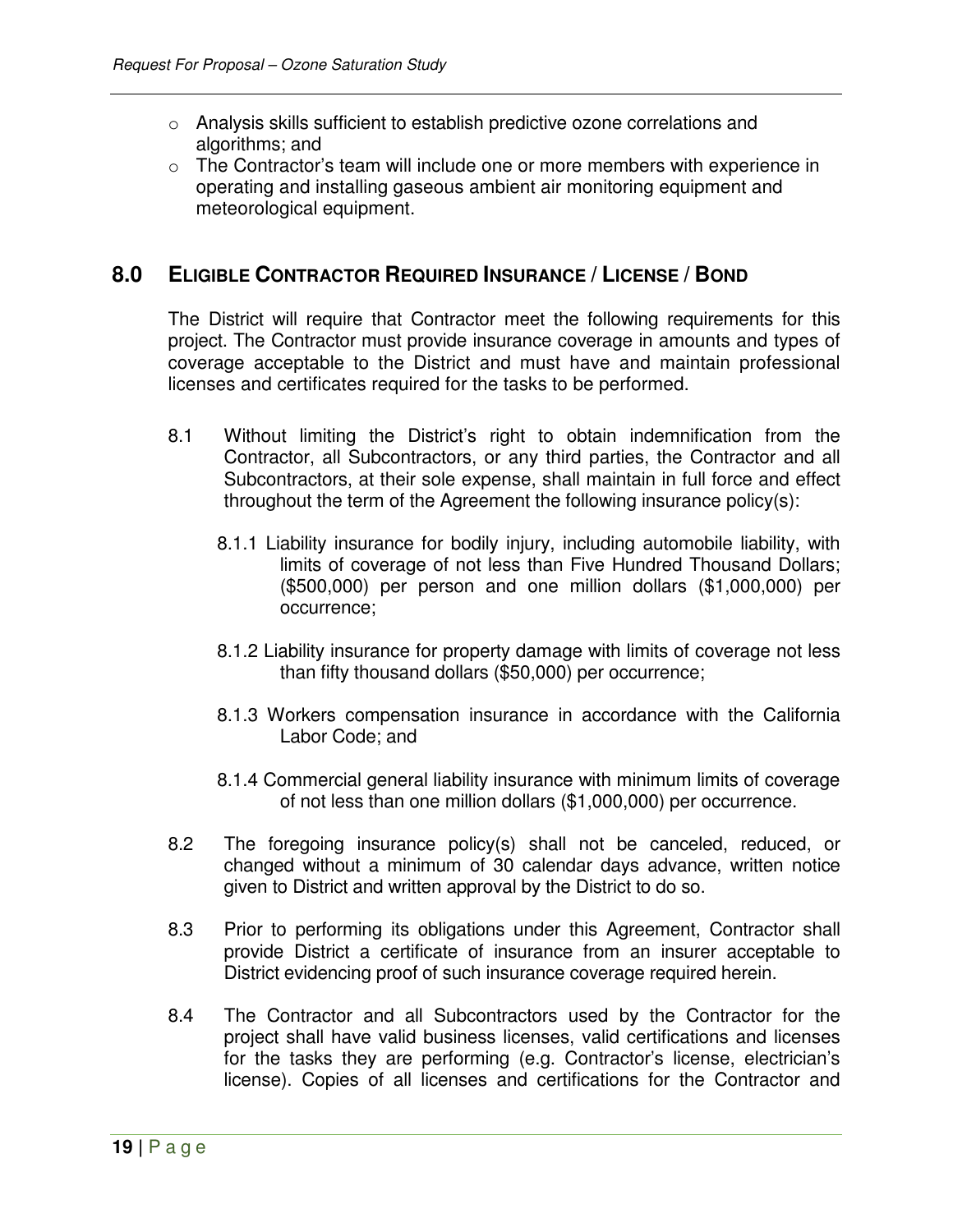Subcontractors must be submitted prior to commencing any work on the project.

8.5 Contractor shall list as an item in the budget the cost for establishing each insurance policy if Contractor intends to request payment as part of the agreement. If the insurance policy cost is included in general overhead or will not be billed to the District, the line item shall be marked accordingly and "N/A" shall be entered for the cost.

## **9.0 PROPOSAL SUBMITTAL REQUIREMENTS**

Proposals submitted in response to this request for proposals shall include the following specified information and must be submitted in the form and by the date specified.

#### **9.1 Contents of Proposal**

Submitted proposals must follow the format outlined below and all requested information must be supplied. Failure to submit all requested information may result in the proposal being deemed unresponsive and therefore disqualified from consideration. The submitted proposals shall be limited to 24 pages, single sided or 12 pages, double sided, with 1" margins. Proposals shall be printed on white paper with black Arial font no smaller than 12 point. The page limit applies to the body of the proposal only and does not include resumes or appendices. Failure to submit proposals in the required format may result in elimination from proposal evaluation.

- 9.1.1 COVER LETTER: Include the name, address, and telephone number of the company, total project cost, the name of the contact person for the proposal, and must be signed by a person or persons authorized to represent the company. Submission of the proposal will be considered to be a binding commitment (firm offer) by the Contractor to provide the proposed services by the identified personnel at the specified cost.
- 9.1.2 TABLE OF CONTENTS: Clearly identify material contained in the proposal by section and page number.
- 9.1.3 SUMMARY (SECTION 1): State the overall approach to the project and specific objective(s). Demonstrate a clear understanding of the project goal. Include total project cost and a list of general tasks to be performed to complete the project. Provide specific examples of steps to be taken to complete the project**.**
- 9.1.4 WORK PROGRAM (SECTION 2): Describe work activities or tasks to be performed including the sequence of activities and a description of methodology or techniques to be used.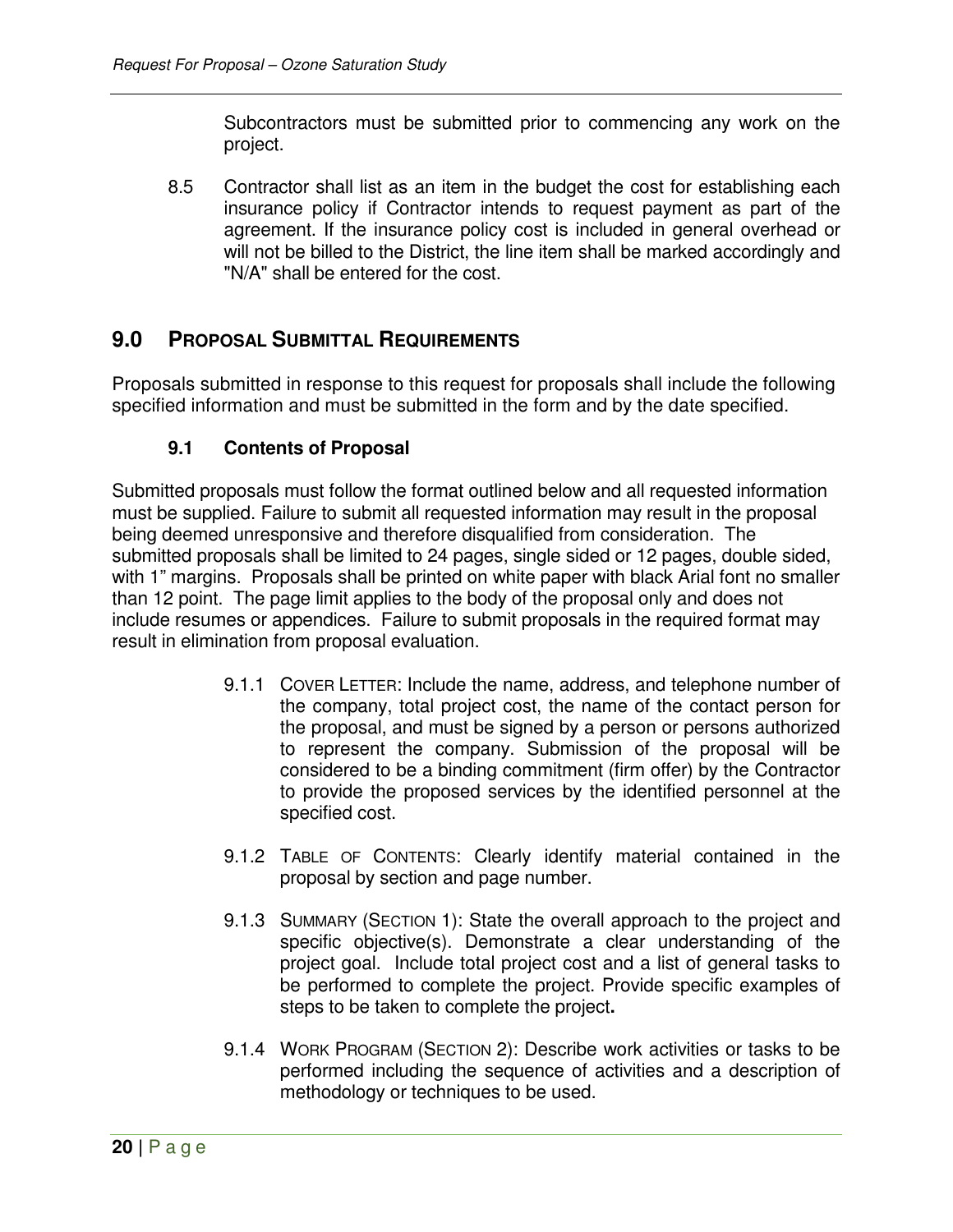- 9.1.5 PROGRAM SCHEDULE (SECTION 3): Provide projected milestones or benchmarks for all tasks and reports within the total time allowed.
- 9.1.6 PROJECT ORGANIZATION (SECTION 4): Describe the organization of the contracting group, and facilities available. Describe the proposed management structure for the project and how the progress of tasks will be tracked, including coordination of subcontractor tasks if applicable.
- 9.1.7 ASSIGNED PERSONNEL (SECTION 5): Identify the principals having primary responsibility for implementing the project. Discuss their professional and academic backgrounds, including all certifications and licenses held. Provide a summary of similar work they have previously performed. List the amount of time, on a continuous basis, that each principal will spend on this project. Describe the responsibilities and capacity of the technical personnel involved. Substitution of the project manager and/or lead personnel will not be permitted without prior written approval of the District.
- 9.1.8 DISTRICT RESOURCES (SECTION 6): Describe any District services and staff resources needed to supplement Contractor activities to achieve identified objective(s).
- 9.1.9 SUBCONTRACTORS (SECTION 7): If Subcontractors are to be used, provide each subcontractor's name and address in the proposal. Describe the work to be performed by the subcontractor and the number of hours, or the percentage of budget, allocated to subcontractor tasks for the project. Provide a list of staff who are expected to provide services, their qualifications, the subcontractors' relationship to project management, schedule, costs, and hourly rates. Contractor is responsible to ensure that the subcontractors are eligible per requirements of section 7 and maintain workers compensation and other insurance sufficient to indemnify Contractor for the tasks performed by the subcontractor.
- 9.1.10 CONTRACTOR CAPABILITY AND REFERENCES (SECTION 8): Provide a summary of the company's relevant background experience. Discuss the applicability of background experience to this RFP. Include examples of related projects completed for the District or other parties that are of a similar nature to the work requested herein. Provide references for the specified related projects conducted for other entities including telephone numbers and email addresses of references.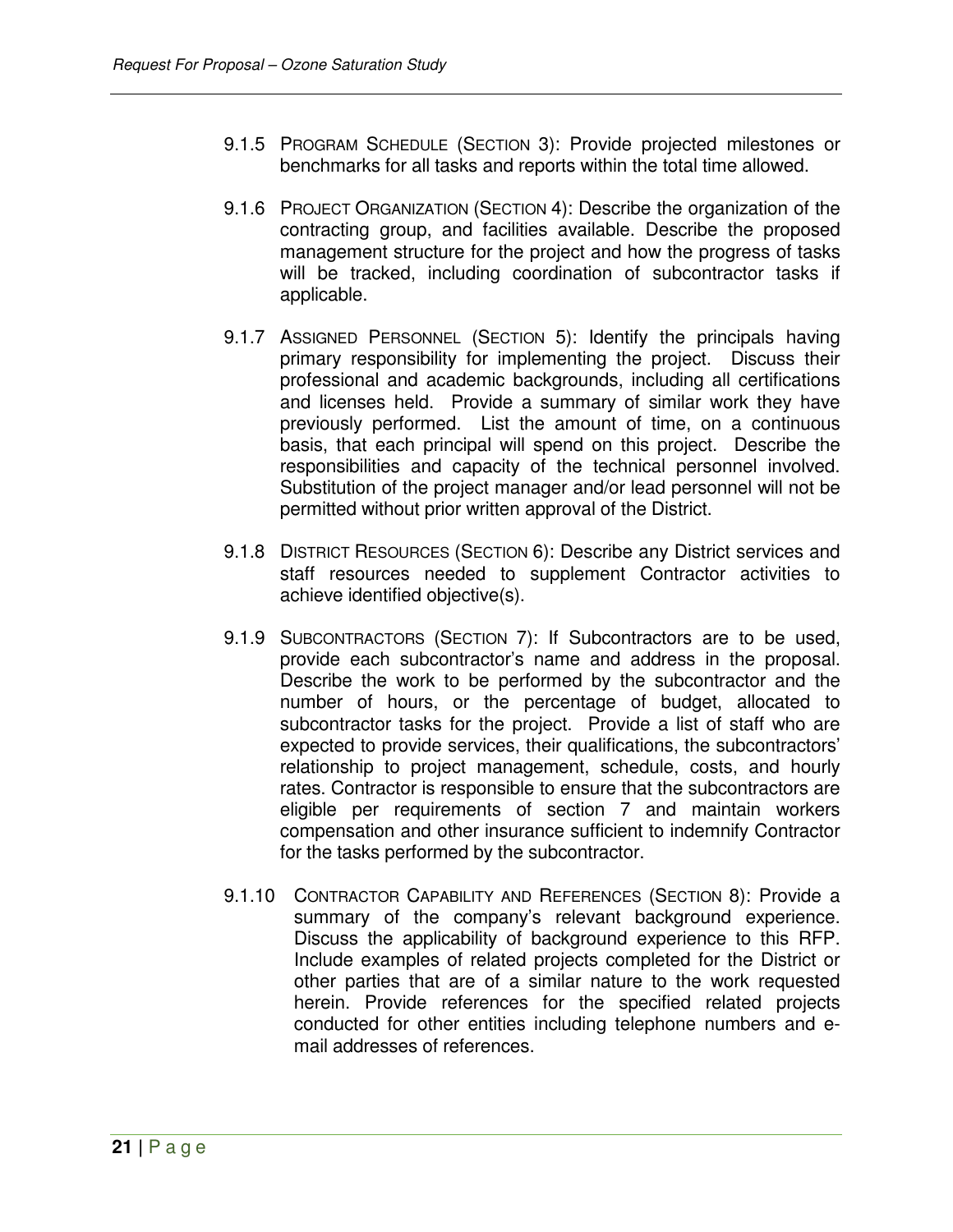- 9.1.11 COSTS OF PROPOSAL (SECTION 9): Identify all costs associated with the EXECUTION of this RFP. Agreements established from the proposal are considered to be fixed price, including sales tax (currently 8.975%) and other miscellaneous expenses. The proposed payment for each deliverable identified in Table 1 should be provided, as well as hourly billing rates and amount of time for each staff member that will be a part of this project. For proposals that respond to specifications requiring separable component tasks or multiple levels of effort, or for proposal options recommended by Contractor in their proposal, the cost for each separable task or level of effort shall be provided. Contractor may identify cost savings associated with any of the potential options, should the District elect to delete a task, increase or decrease the level of effort for the project or approve an optional work program element recommended in the proposal. If the proposal includes multiple alternatives for the completion of a task, the cost of each alternative should be listed separately.
- 9.1.12 CONFLICT OF INTEREST (SECTION 10): Identify any actual or potential conflicts of interest resulting from any contractual work performed, or to be performed, for other clients, as well as any such work done, or to be done, by proposed Subcontractors. Specifically, Contractors must disclose any recent or current contracts with the District, business entities regulated by the District, and/or any environmental or business interest group. In addition, Contractors must disclose any contracts with the District, public or private entities, which are scheduled to be performed in the future, or which are currently under negotiation. The District will consider the nature and extent of such work in evaluating the proposal (see Section 9.0).
- 9.1.13 ADDITIONAL INFORMATION TO DEMONSTRATE PREVIOUS EXPERIENCE (SECTION 11): Attach a description of any work prepared similar to what is requested in this RFP. These attachments will not be considered part of the 24-page limitation set for the proposal. Provide other essential data that may assist in the evaluation of this proposal.

#### 9.2 **Proposal Submission**

All proposals must be submitted according to the specifications set forth in Section 9.1 - "Contents of Proposal" and this section. Failure to adhere to these specifications may be cause for rejection of proposal.

> 9.2.1 SIGNATURE: All proposals shall be signed by an authorized representative of the Contractor.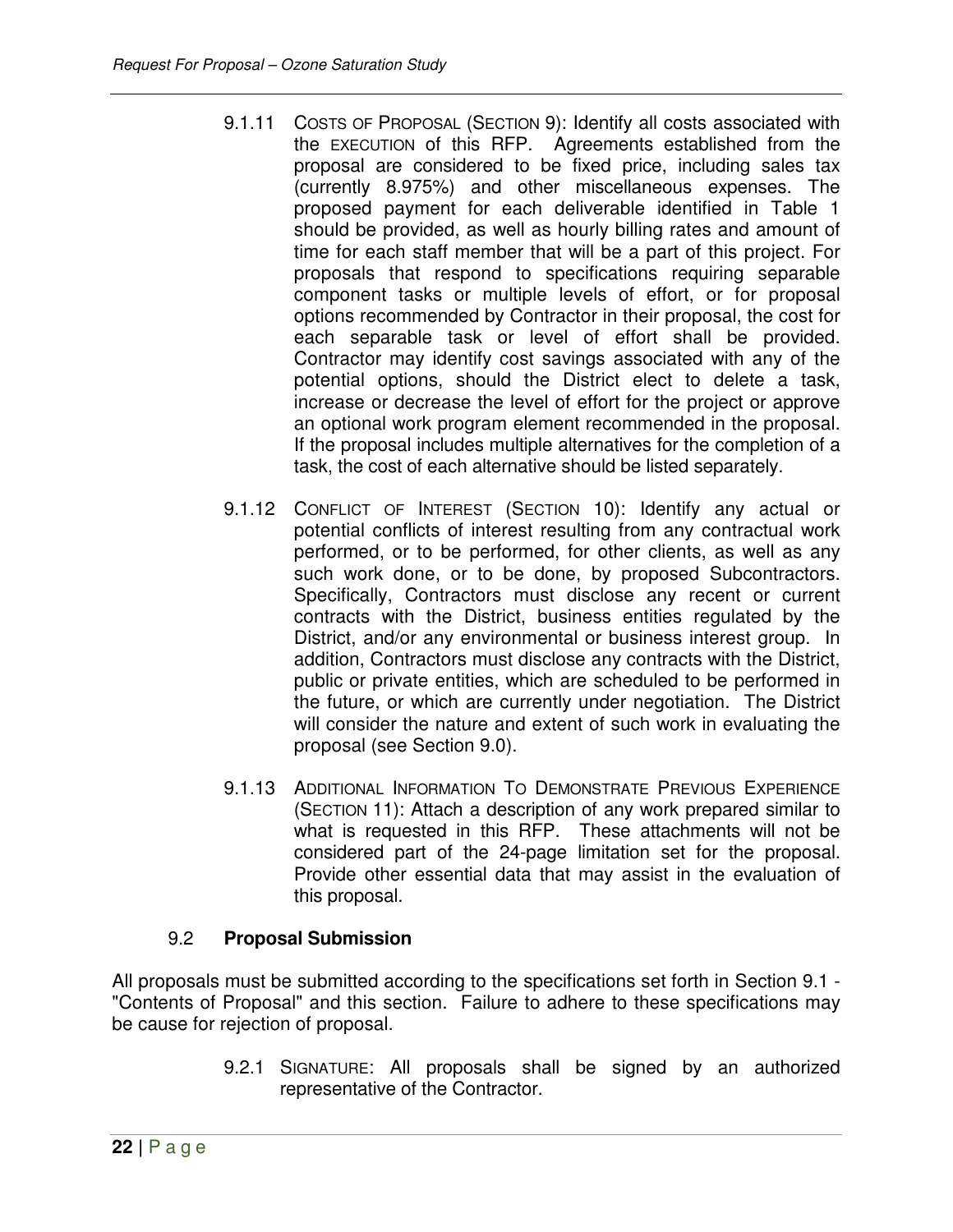#### 9.2.2 SUBMITTAL ROUTING INSTRUCTIONS, DUE DATE AND TIME:

The Contractor shall submit five (5) complete hard copies of the proposal in a sealed envelope plainly marked in the upper left-hand corner with the name and address of the proponent and the words:

"PROPOSAL - Ozone Saturation Study"

Proposals shall be directed to:

James Sweet Senior Air Quality Specialist San Joaquin Valley Unified Air Pollution Control District 1990 E. Gettysburg Avenue Fresno, CA 93726-0244

**Proposals must be received at the specified address no later than Thursday, May 9, 2013, 5:00 PM**. Late proposals will not be accepted. Any correction or resubmission by the proponent will not extend the submittal due date.

The Contractor shall also submit an electronic copy of the proposal in Microsoft Word (Microsoft Office 2010 Professional or older versions of Microsoft Office). The electronic copy shall be emailed to: james.sweet@valleyair.org. Electronic submission is not a substitute for delivery of originals and is intended only to reduce reproduction costs and facilitate dissemination for proposal review.

- 9.2.3 GROUNDS FOR REJECTION: The District reserves the right to reject all proposals and make no awards. A proposal may be rejected immediately if it is:
	- Received at any time after the exact due date and time set for receipt of proposals; or
	- Not prepared in the format prescribed; or
	- Not signed by an individual authorized to represent the company; or
	- The Contractor does not provide a certificate regarding debarment or is added to the debarment list after submission of the proposal.
- 9.2.4 DISPOSITION OF PROPOSALS: All proposals become the property of the District. Unless the Contractor specifically requests otherwise and the District approves such a request, all-proposals are considered public information.
- 9.2.5 MODIFICATION OR WITHDRAWAL: Once submitted, proposals, including the composition of the contracting team, cannot be altered without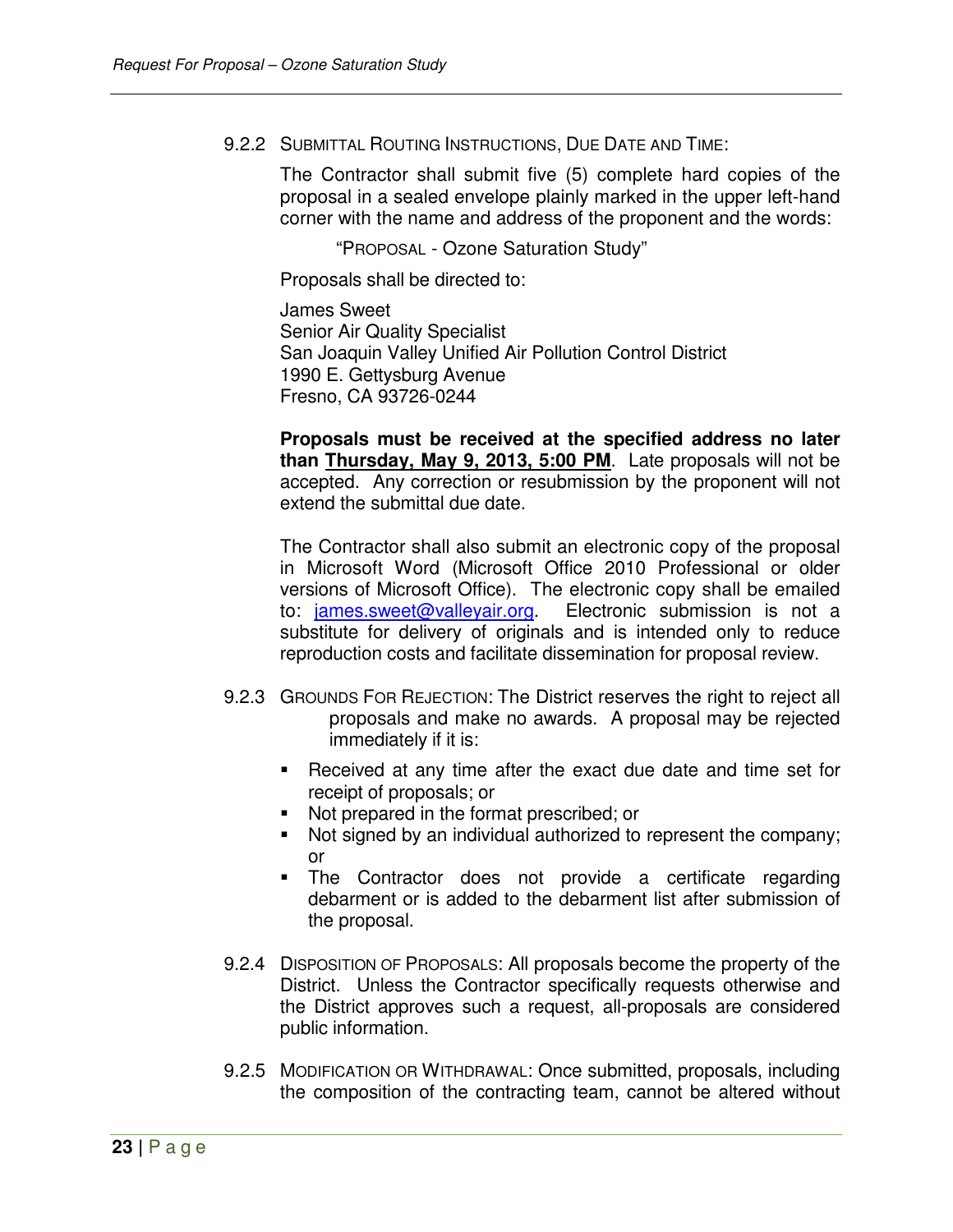prior written consent of the District. All proposals shall constitute firm offers and may not be withdrawn for a period of ninety (90) days following the last day to accept proposals.

#### **10.0 PROPOSAL ESTIMATION OF COSTS**

Total cost must be clearly indicated in the Costs of Proposal section of the proposal. It is expected that general overhead and administrative costs are included in the hourly rate for labor. It will be assumed that all contingencies and/or anticipated escalations are included. No additional funds will be paid above and beyond the original quote given by the Contractor unless the District requests modifications beyond the scope of the original RFP **and** a new quote for the modifications is submitted by Contractor **and** the new quote is accepted by the District, **and** both the District and Contractor sign a change order or contract amendment accepting the revised quote. Costs must be itemized by the following categories:

- 10.1 TASK: List a total cost per task for each task. The District reserves the right to remove tasks if it is deemed necessary to remain within the budget, provides cost savings to the District, or is determined to be in the District's best interest;
- 10.2 LABOR: List an hourly labor rate for each assigned principal and technical specialist. The rate quoted must include labor, general, administrative, and overhead costs. The labor rate must adhere to all state and local requirement for projects funded with state or federal funds;
- 10.3 SUPPLIES AND EQUIPMENT: Provide an itemized list of supplies to be purchased or leased specifically for the program. The cost of each item shall be listed separately. The District will not pay for any equipment unless adequately justified. Any equipment paid for by the District will become the property of the District and shall be delivered to the District prior to the final payment being issued by the District or within thirty (30) days of when it is no longer needed by the Contractor for the project, whichever is first;
- 10.4 SUBCONTRACTOR COSTS: Identify Subcontractors by name, list their cost per hour or per day, and the number of hours or days their services will be used; and
- 10.5 TRAVEL COSTS: Identify estimated travel costs, including the number of trips required, destinations, and approximate costs of travel. Travel costs are reimbursed at prevailing rates for the contracting company or District rates, whichever is lower, unless negotiated otherwise.
- 10.6 MISCELLANEOUS COSTS: Any miscellaneous costs shall be specifically identified with itemized cost. Shipping and installation or other services shall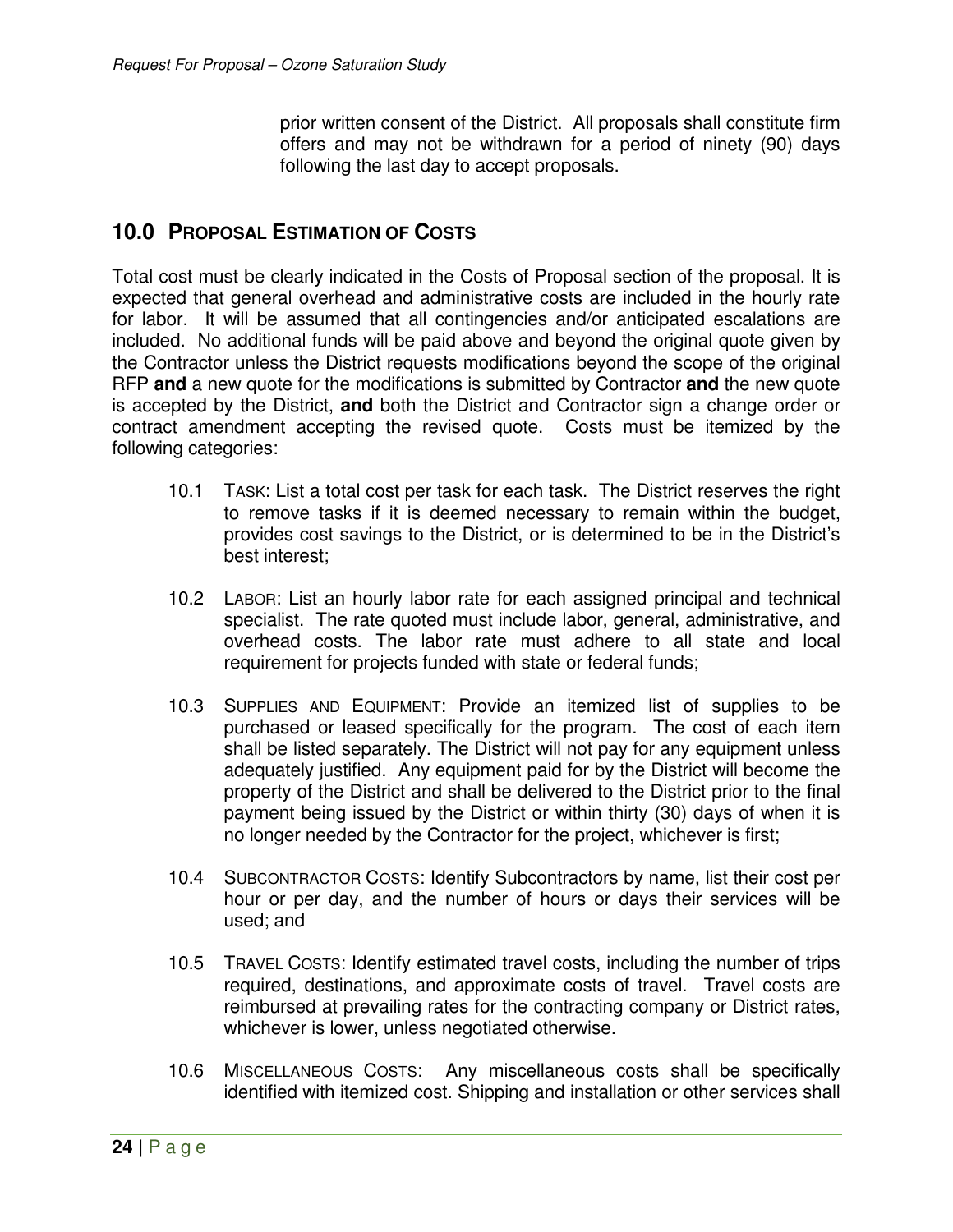be included in the supplies and equipment or subcontractor estimates as appropriate. Any additional expected shipping, delivery, installation or service costs may be reflected as miscellaneous costs.

## **11.0 DISTRICT EVALUATION OF PROPOSALS AND CONTRACTOR SELECTION**

Qualified and responsive proposals will be evaluated by District staff to recommend the selection of a Contractor to the District Air Pollution Control Officer (APCO)/Executive Director. District staff will evaluate all proposals to determine responsiveness to the RFP. Failure to adhere to specifications in this RFP may be cause for rejection of the proposal. Evaluation of proposals shall consider but not be limited to evaluation of the cost of proposal, thoroughness and appropriateness of proposed work program, innovation in approach to work tasks, previous experience with related tasks, and Contractor expertise and working relationships with government agencies.

District staff may interview Contractors with scores above a natural break for clarification purposes during the selection process. Interviews may be conducted to confirm or clarify statements made within the proposal or request additional information regarding equipment specified in the proposal. Contractor is not permitted to provide new material or revise cost or specifications as part of the interview process.

The selection of Contractor and approval of an agreement with the Contractor is subject to approval by the District Air Pollution Control Officer (APCO)/ Executive Director and the Governing Board. A contract will be awarded to the Contractor that in the sole discretion of the District is deemed to best and most cost-effectively meet the needs of the District. The District may choose not to award this contract if it is deemed that such action is in the best interest of the District.

All proponents will be notified of the results by letter after the Governing Board has approved the Contractor selection and agreement.

## **12.0 DISTRICT DATA OWNERSHIP**

Results from this project may be used to interpret, evaluate and/or quantify factors relating to air quality and air quality improvement programs. Data, evaluations technical tools and recommendations provided by the Contractor in completion of this project may be used by the District in policy decisions, recommendations to the Governing Board, emission inventory improvements, or other activities under the jurisdiction of the District. The Proposer should consider the intended end-use of the results that naturally follow from the requested tasks and provide data suitable for District use. The Proposer is not authorized to establish restrictions on the release or use of final products by the District.

All data that is received, collected, produced, or developed by Contractor for completion of the Tasks shall become the exclusive property of the District. The District shall have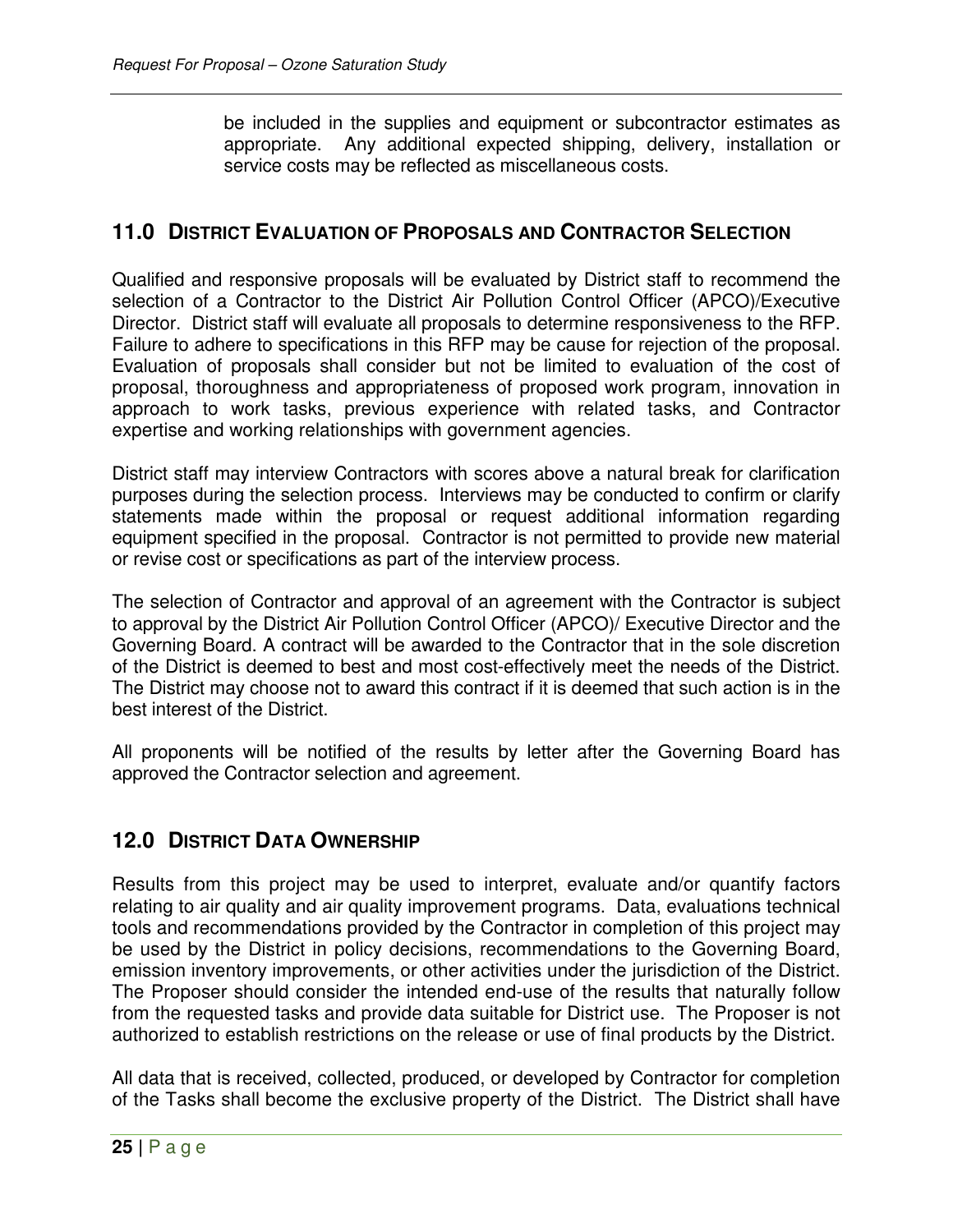the right, at reasonable times during the project, to inspect and reproduce any data received, collected, produced, or developed by the Contractor.

No reports, professional papers, information, inventions, improvements, discoveries, or data obtained, prepared, assembled, or developed by the Contractor shall be released or made available (except to the District) without prior, express written approval from the District.

At the completion of the project, the Contractor shall provide the District all data developed through conduct of the project that is in its possession. All data which is received, collected, produced, or developed from conduct of the project shall become the exclusive property of the District; however, the Contractor shall be allowed to retain a copy of any non-confidential data received, collected, produced, or developed by the Contractor. Should the Contractor subsequently include data collected in this project for other evaluations and publications, the District would appreciate a notification of publication and/or a copy of the article or manuscript published.

# **13.0 REFERENCES**

Atmospheric chemistry in California's Central Valley: linking spacebased and in situ Observations (Presentation), Ronald C. Cohen, UC Berkeley, http://acmg.seas.harvard.edu/presentations/aqast/nov2012/Cohen\_AQAST\_Sacrament o\_2012.pdf

Guide Lines for Homogenization of Ozone Sonde Data (Version 2.0: 19 November 2012), O3S-DQA panel members on homogenization of O3S-data

SPARC/IOC/GAW, Assessment of Trends in the Vertical Distribution of Ozone http://www.atmosp.physics.utoronto.ca/SPARC/SPARCReport1/2.05\_O3sonde/2.05\_O 3sonde.html

Validation of six years of TES tropospheric ozone retrievals with ozonesonde measurements: implications for spatial patterns and temporal stability in the TES bias Atmos. Meas. Tech. Discuss., 6, 1239–1267, 2013 www.atmos-meas-techdiscuss.net/6/1239/2013/ doi:10.5194/amtd-6-1239-2013. W. W. Verstraeten1,2, K. F. Boersma1,2, J. Z¨ orner2,\*, M. A. F. Allaart1, K. W. Bowman3, and J. R. Worden http://www.atmos-meas-tech-discuss.net/6/1239/2013/amtd-6-1239-2013-print.pdf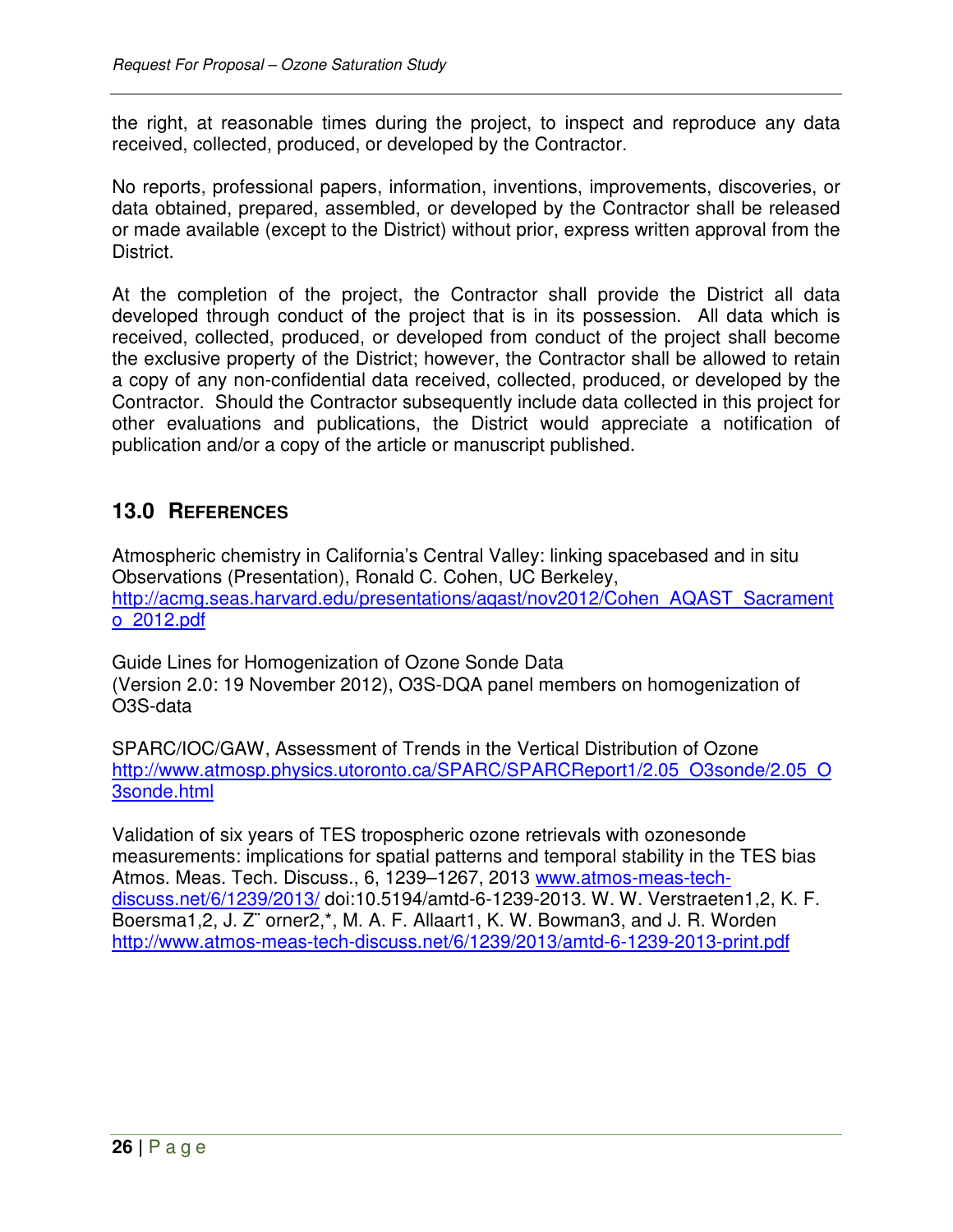## **ATTACHMENT A: ELIGIBILITY**

#### **Certification Regarding Debarment, Suspension, Ineligibility and Voluntary Exclusion Lower Tier Covered Transactions**

This certification is required by the regulations implementing Executive Order 12549, Debarment and Suspension, 29 CFR Part 98 Section 98.510, Participants' responsibilities. The regulations were published as Part VII of the May 26, 1988, Federal Register (pages 19160-19211).

(1) The prospective recipient of Federal assistance funds certifies that neither it nor its principals are presently debarred, suspended, proposed for debarment, declared ineligible, or voluntarily excluded from participation in this transaction by any Federal department or agency.

(2) Where the prospective recipient of Federal assistance funds is unable to certify to any of the statements in this certification, such prospective participant shall attach an explanation to this proposal.

Name and Title of Authorized Representative

Signature **Example 20** and the set of the set of the Date of the Signature  $\Box$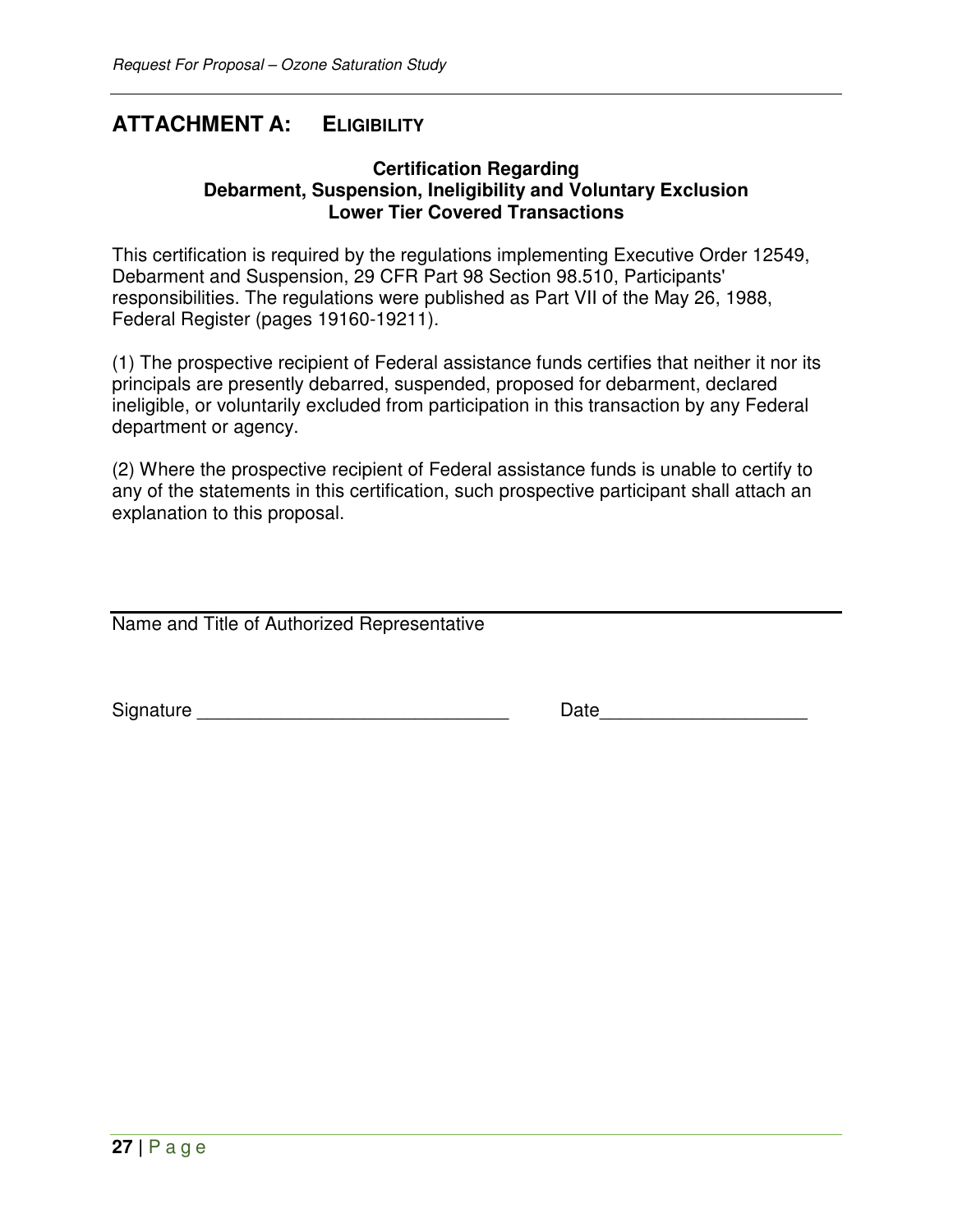# **ATTACHMENT B: PROPOSAL BUDGET SUMMARY**

| <b>Direct Costs:</b>                                                |    |
|---------------------------------------------------------------------|----|
| Labor: Employee Salaries and Benefits<br>1.                         | \$ |
| Subcontractors<br>2.                                                | \$ |
| Travel<br>3.                                                        | \$ |
| <b>Materials and Supplies</b><br>4.                                 | \$ |
| 5.<br>Miscellaneous (please specify)                                | \$ |
| <b>TOTAL DIRECT COST:</b>                                           | \$ |
|                                                                     |    |
| <b>Indirect Costs:</b>                                              |    |
| Labor Overhead (as percentage of Labor Cost) ______<br>6.<br>% rate | \$ |
| 7.<br>Other Indirect Costs (please specify)                         | \$ |
| 8.<br>Fee or Profit (as percentage of Total Cost)<br>% rate         | \$ |
| <b>TOTAL INDIRECT COST:</b>                                         | \$ |
|                                                                     |    |
| <b>TOTAL COST:</b>                                                  | \$ |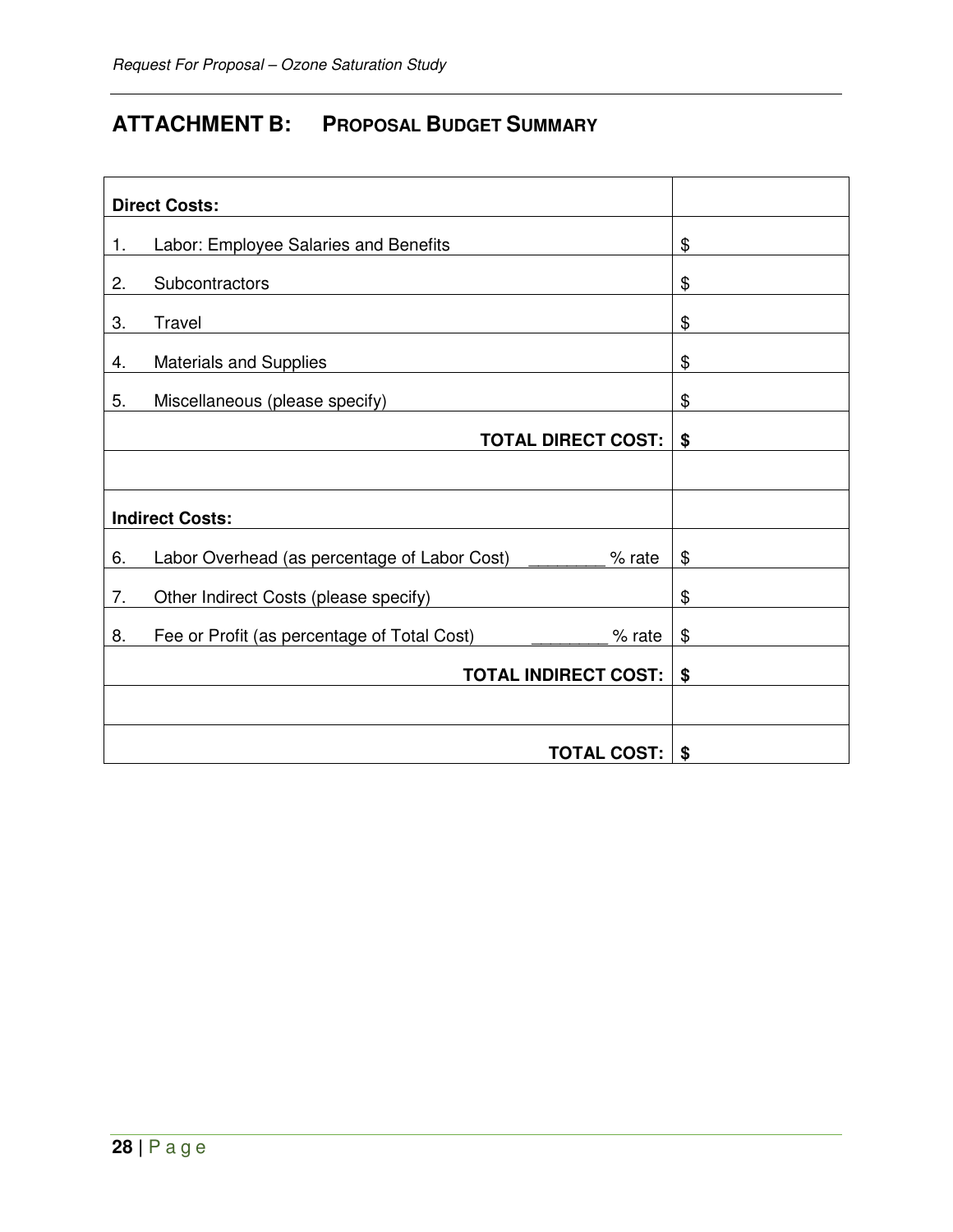# **ATTACHMENT C: PROPOSAL BUDGET TEMPLATE**

Proposal Budget Template, Itemized by Task and Personnel

\* Salary, benefits, and overhead

| <b>Staff and Cost</b><br><b>Categories</b> | <b>Hourly</b><br>Rate* | Task 1<br>(hours) | Task 2<br>(hours) | Task 3<br>(hours) | Task 4<br>(hours) | Task 5<br>(hours) | Task 6<br>(hours) | <b>Total</b><br><b>Hours</b> | <b>Total</b><br><b>Cost</b> |
|--------------------------------------------|------------------------|-------------------|-------------------|-------------------|-------------------|-------------------|-------------------|------------------------------|-----------------------------|
| Staff 1                                    |                        |                   |                   |                   |                   |                   |                   |                              |                             |
| Staff <sub>2</sub>                         |                        |                   |                   |                   |                   |                   |                   |                              |                             |
| Staff <sub>3</sub>                         |                        |                   |                   |                   |                   |                   |                   |                              |                             |
| Staff 4                                    |                        |                   |                   |                   |                   |                   |                   |                              |                             |
| Staff <sub>5</sub>                         |                        |                   |                   |                   |                   |                   |                   |                              |                             |
| Subcontractor 1                            |                        |                   |                   |                   |                   |                   |                   |                              |                             |
| Subcontractor 2                            |                        |                   |                   |                   |                   |                   |                   |                              |                             |
| <b>TOTAL HOURS BY TASK</b>                 |                        |                   |                   |                   |                   |                   |                   |                              |                             |
| <b>TOTAL COST BY TASK</b>                  |                        |                   |                   |                   |                   |                   |                   |                              |                             |
| Travel                                     |                        |                   |                   |                   |                   |                   |                   |                              |                             |
| <b>Material and Other Direct Costs</b>     |                        |                   |                   |                   |                   |                   |                   |                              |                             |
| Fee                                        |                        |                   |                   |                   |                   |                   |                   |                              |                             |
| Additional work (please specify)           |                        |                   |                   |                   |                   |                   |                   |                              |                             |
| Miscellaneous (please specify)             |                        |                   |                   |                   |                   |                   |                   |                              |                             |
| <b>TOTAL FOR PROPOSAL</b>                  |                        |                   |                   |                   |                   |                   |                   |                              |                             |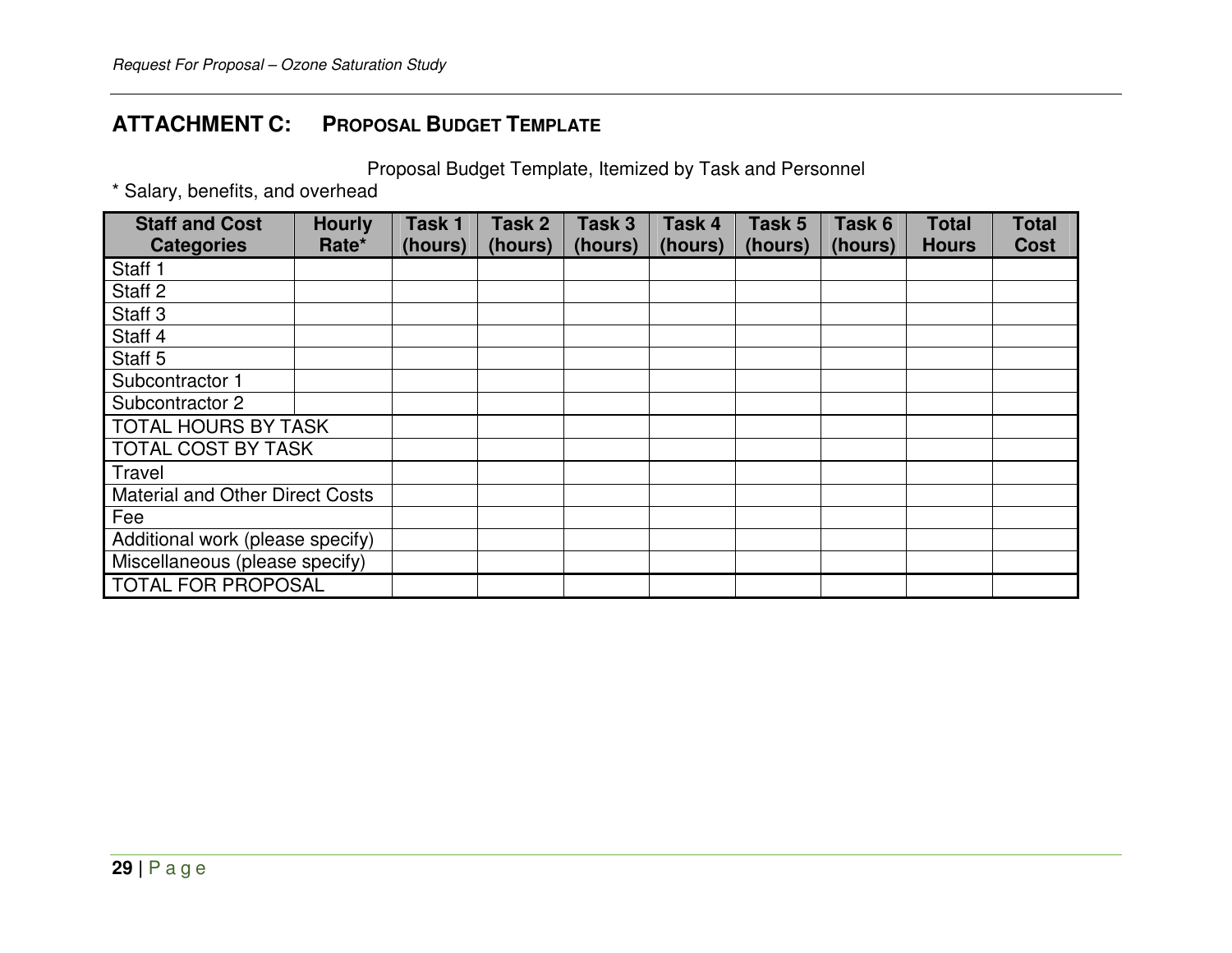#### **ATTACHMENTD: PROJECT CONCEPT**

Tentative Map, Proposal may recommend technically justified changes to size and location of evaluation area.